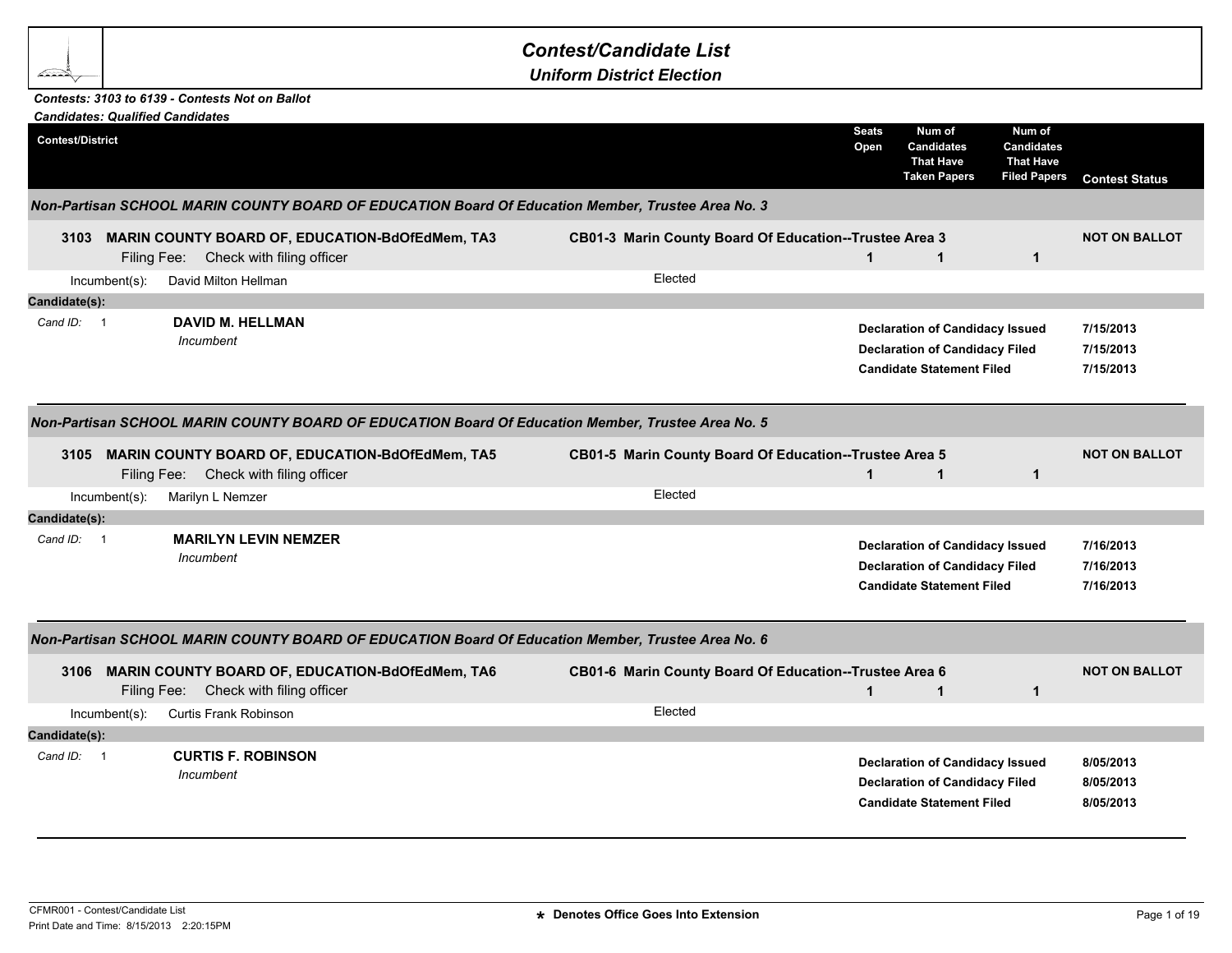| <b>Contest/District</b> |                                                                                                               |                                                         | <b>Seats</b><br>Open | Num of<br><b>Candidates</b><br><b>That Have</b><br><b>Taken Papers</b>                                              | Num of<br><b>Candidates</b><br><b>That Have</b><br><b>Filed Papers</b> | <b>Contest Status</b>               |
|-------------------------|---------------------------------------------------------------------------------------------------------------|---------------------------------------------------------|----------------------|---------------------------------------------------------------------------------------------------------------------|------------------------------------------------------------------------|-------------------------------------|
|                         | Non-Partisan SCHOOL SHORELINE UNIFIED SCHOOL DISTRICT Governing Board Member, Trustee Area No. 2              |                                                         |                      |                                                                                                                     |                                                                        |                                     |
|                         | 3322 SHORELINE UNIFIED SCHOOL, DISTRICT-Gov Bd Mem, TA2<br>Filing Fee: Check with filing officer              | <b>SC18-0 Shoreline Unified School District</b>         | $\mathbf{1}$         | $\mathbf 1$                                                                                                         | 1                                                                      | <b>NOT ON BALLOT</b>                |
| Incumbent(s):           | Jane C Healy                                                                                                  | Elected                                                 |                      |                                                                                                                     |                                                                        |                                     |
| Candidate(s):           |                                                                                                               |                                                         |                      |                                                                                                                     |                                                                        |                                     |
| Cand ID: 1              | <b>JANE C. HEALY</b><br><b>Ballot Designation Not Submitted</b>                                               |                                                         |                      | <b>Declaration of Candidacy Issued</b><br><b>Declaration of Candidacy Filed</b><br><b>Candidate Statement Filed</b> |                                                                        | 8/01/2013<br>8/01/2013              |
|                         | Non-Partisan SCHOOL SHORELINE UNIFIED SCHOOL DISTRICT Governing Board Member, Trustee Area No. 3 - Short Term |                                                         |                      |                                                                                                                     |                                                                        |                                     |
|                         | 3334 SHORELINE UNIFIED SCHOOL, DISTRICT-Gov Bd Mem, TA3<br>Filing Fee: Check with filing officer              | SC18-3 Shoreline Unified School District-Trustee Area 3 | $\mathbf{1}$         | $\mathbf 0$                                                                                                         | 0                                                                      | <b>NOT ON BALLOT</b>                |
| $Incumbent(s)$ :        |                                                                                                               |                                                         |                      |                                                                                                                     |                                                                        |                                     |
|                         | Non-Partisan SCHOOL KENTFIELD SCHOOL DISTRICT Governing Board Member - Short Term                             |                                                         |                      |                                                                                                                     |                                                                        |                                     |
| 3553                    | KENTFIELD SCHOOL DISTRIC, -Gov Bd Mem, Short Term<br>Filing Fee: Check with filing officer                    | SC03-0 Kentfield School District                        | $\mathbf{1}$         | $\mathbf{1}$                                                                                                        | $\mathbf{1}$                                                           | <b>NOT ON BALLOT</b>                |
| Incumbent(s):           |                                                                                                               |                                                         |                      |                                                                                                                     |                                                                        |                                     |
| Candidate(s):           |                                                                                                               |                                                         |                      |                                                                                                                     |                                                                        |                                     |
| Cand ID: 1              | <b>JULI KAUFFMAN</b><br>Trustee, Kentfield School District                                                    |                                                         |                      | <b>Declaration of Candidacy Issued</b><br><b>Declaration of Candidacy Filed</b><br><b>Candidate Statement Filed</b> |                                                                        | 7/18/2013<br>7/18/2013<br>7/18/2013 |
|                         | Non-Partisan SCHOOL LAGUNA JOINT SCHOOL DISTRICT Governing Board Member                                       |                                                         |                      |                                                                                                                     |                                                                        |                                     |
| $\ast$                  | 3571 LAGUNA JOINT SCHOOL, DISTRICT-Gov Bd Mem<br>Filing Fee: Check with filing officer                        | SC04-0 Laguna Joint School District                     | $\mathbf{2}$         | $\mathbf{2}$                                                                                                        | $\mathbf{2}$                                                           | <b>NOT ON BALLOT</b>                |
|                         | Incumbent(s): Sharon Elizabeth Hess<br>Daniel Philip Hess                                                     | Elected<br>Elected                                      |                      |                                                                                                                     |                                                                        |                                     |
| Candidate(s):           |                                                                                                               |                                                         |                      |                                                                                                                     |                                                                        |                                     |
| Cand ID: 1              | <b>ANNE HARRIS</b><br><b>Elementary Principal</b>                                                             |                                                         |                      | <b>Declaration of Candidacy Issued</b><br><b>Declaration of Candidacy Filed</b><br><b>Candidate Statement Filed</b> |                                                                        | 8/02/2013<br>8/02/2013              |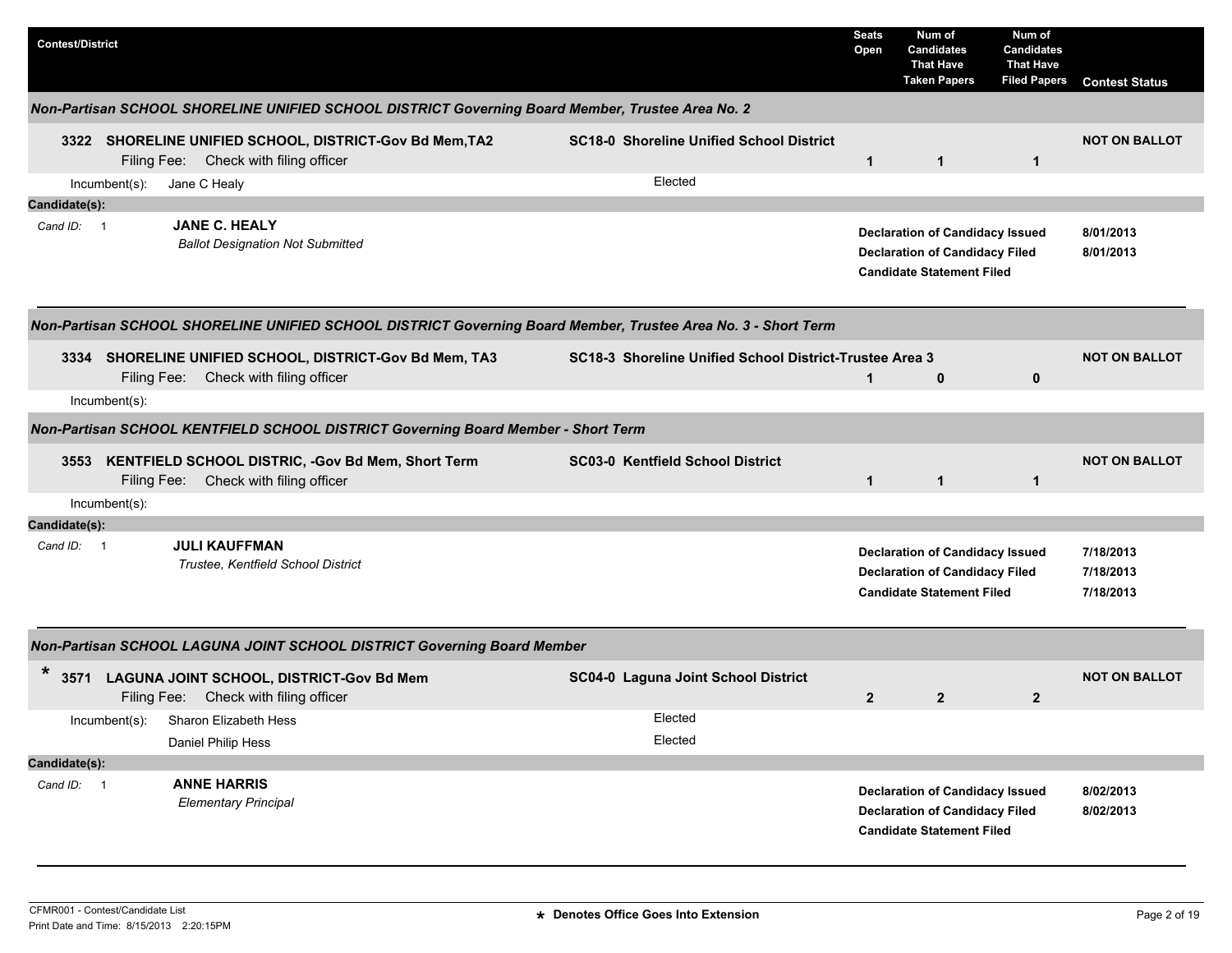| <b>Contest/District</b>                             |                                                                                                 |                                         | <b>Seats</b><br>Open | Num of<br><b>Candidates</b><br><b>That Have</b><br><b>Taken Papers</b>                                              | Num of<br><b>Candidates</b><br><b>That Have</b><br><b>Filed Papers</b> | <b>Contest Status</b>               |
|-----------------------------------------------------|-------------------------------------------------------------------------------------------------|-----------------------------------------|----------------------|---------------------------------------------------------------------------------------------------------------------|------------------------------------------------------------------------|-------------------------------------|
|                                                     | Non-Partisan SCHOOL LAGUNA JOINT SCHOOL DISTRICT Governing Board Member                         |                                         |                      |                                                                                                                     |                                                                        |                                     |
| Filing Fee:                                         | 3571 LAGUNA JOINT SCHOOL, DISTRICT-Gov Bd Mem<br>Check with filing officer                      |                                         | $\overline{2}$       | $\overline{2}$                                                                                                      | $\overline{2}$                                                         | <b>NOT ON BALLOT</b>                |
| $\overline{\phantom{0}}$<br>Cand ID:<br>Incumbent   | <b>SHARON "BERETTA" HESS</b>                                                                    |                                         |                      | <b>Declaration of Candidacy Issued</b><br><b>Declaration of Candidacy Filed</b><br><b>Candidate Statement Filed</b> |                                                                        | 8/07/2013<br>8/07/2013              |
|                                                     | Non-Partisan SCHOOL LAGUNITAS SCHOOL DISTRICT Governing Brd Member                              |                                         |                      |                                                                                                                     |                                                                        |                                     |
|                                                     | 3591 LAGUNITAS SCHOOL, DISTRICT-Gov Bd Mem<br>Filing Fee: Check with filing officer             | <b>SC05-0 Lagunitas School District</b> | 3                    | 3                                                                                                                   | 3                                                                      | <b>NOT ON BALLOT</b>                |
| Meegan Lee Potter<br>$Incumbent(s)$ :               | Christopher John Sabec                                                                          | Appointed to Vacancy<br>Elected         |                      |                                                                                                                     |                                                                        |                                     |
| Candidate(s):                                       | Stephen John Rebscher                                                                           | Elected                                 |                      |                                                                                                                     |                                                                        |                                     |
| Cand ID: 1<br>Incumbent                             | <b>STEPHEN J. REBSCHER</b>                                                                      |                                         |                      | <b>Declaration of Candidacy Issued</b><br><b>Declaration of Candidacy Filed</b><br><b>Candidate Statement Filed</b> |                                                                        | 8/07/2013<br>8/07/2013<br>8/07/2013 |
| Cand ID:<br>$\overline{\phantom{0}}^2$<br>Incumbent | <b>CHRISTOPHER SABEC</b>                                                                        |                                         |                      | <b>Declaration of Candidacy Issued</b><br><b>Declaration of Candidacy Filed</b><br><b>Candidate Statement Filed</b> |                                                                        | 8/09/2013<br>8/09/2013<br>8/09/2013 |
| Cand ID:<br>-3                                      | <b>MEEGAN LEE OCHS-POTTER</b><br>Appointed Incumbent                                            |                                         |                      | <b>Declaration of Candidacy Issued</b><br><b>Declaration of Candidacy Filed</b><br><b>Candidate Statement Filed</b> |                                                                        | 8/07/2013<br>8/07/2013<br>8/07/2013 |
|                                                     | Non-Partisan SCHOOL LINCOLN SCHOOL DISTRICT Governing Board Member                              |                                         |                      |                                                                                                                     |                                                                        |                                     |
| $\ast$                                              | 3631 LINCOLN SCHOOL DISTRICT, - Governing Board Member<br>Filing Fee: Check with filing officer | <b>SC07-0 Lincoln School District</b>   | $\overline{2}$       | $\mathbf{2}$                                                                                                        | $\mathbf{2}$                                                           | <b>NOT ON BALLOT</b>                |
| Robert Frank Corda<br>Incumbent(s):                 |                                                                                                 | Appointed in Lieu                       |                      |                                                                                                                     |                                                                        |                                     |
|                                                     | James Joseph Grossi Jr                                                                          | Elected                                 |                      |                                                                                                                     |                                                                        |                                     |
| CFMR001 - Contest/Candidate List                    |                                                                                                 | * Denotes Office Goes Into Extension    |                      |                                                                                                                     |                                                                        | Page 3 of 19                        |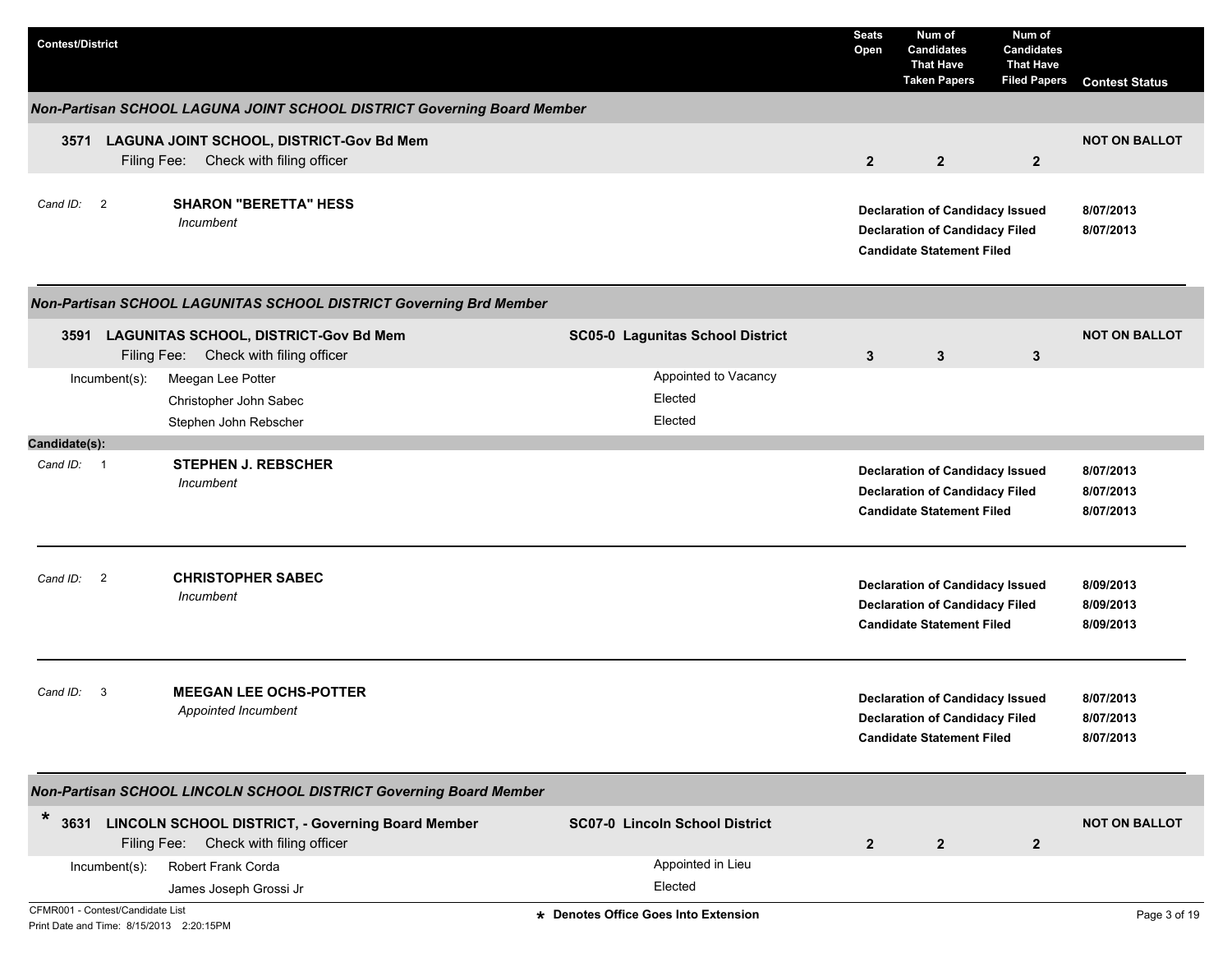| <b>Contest/District</b>    |                                                                        |                                                                                                 |                                    | <b>Seats</b><br>Open | Num of<br><b>Candidates</b><br><b>That Have</b><br><b>Taken Papers</b>                                              | Num of<br><b>Candidates</b><br><b>That Have</b><br><b>Filed Papers</b> | <b>Contest Status</b>  |  |  |  |  |
|----------------------------|------------------------------------------------------------------------|-------------------------------------------------------------------------------------------------|------------------------------------|----------------------|---------------------------------------------------------------------------------------------------------------------|------------------------------------------------------------------------|------------------------|--|--|--|--|
|                            |                                                                        | Non-Partisan SCHOOL LINCOLN SCHOOL DISTRICT Governing Board Member                              |                                    |                      |                                                                                                                     |                                                                        |                        |  |  |  |  |
|                            |                                                                        | 3631 LINCOLN SCHOOL DISTRICT, - Governing Board Member<br>Filing Fee: Check with filing officer |                                    | $\overline{2}$       | $\overline{2}$                                                                                                      | $\mathbf{2}$                                                           | <b>NOT ON BALLOT</b>   |  |  |  |  |
| Candidate(s):              |                                                                        |                                                                                                 |                                    |                      |                                                                                                                     |                                                                        |                        |  |  |  |  |
| Cand ID: 1                 |                                                                        | JAMES JOSEPH GROSSI, JR<br><b>Ballot Designation Not Submitted</b>                              |                                    |                      | <b>Declaration of Candidacy Issued</b><br><b>Declaration of Candidacy Filed</b><br><b>Candidate Statement Filed</b> |                                                                        | 7/29/2013<br>7/29/2013 |  |  |  |  |
| Cand ID: 2                 |                                                                        | <b>JANEEN CORDA</b><br>Parent/Legal Assistant                                                   |                                    |                      | <b>Declaration of Candidacy Issued</b><br><b>Declaration of Candidacy Filed</b><br><b>Candidate Statement Filed</b> |                                                                        | 8/09/2013<br>8/09/2013 |  |  |  |  |
|                            | Non-Partisan SCHOOL MILL VALLEY SCHOOL DISTRICT Governing Board Member |                                                                                                 |                                    |                      |                                                                                                                     |                                                                        |                        |  |  |  |  |
| $\ast$                     |                                                                        | 3651 MILL VALLEY SCHOOL, DISTRICT-Gov Bd Mem<br>Filing Fee: Check with filing officer           | SC08-0 Mill Valley School District | 3                    | $\mathbf{3}$                                                                                                        | 3                                                                      | <b>NOT ON BALLOT</b>   |  |  |  |  |
|                            | Incumbent(s):                                                          | Robin Breen Moses                                                                               | Elected                            |                      |                                                                                                                     |                                                                        |                        |  |  |  |  |
|                            |                                                                        | Raoul Wertz                                                                                     | Elected                            |                      |                                                                                                                     |                                                                        |                        |  |  |  |  |
|                            |                                                                        | Steven Jackson Sell                                                                             | Elected                            |                      |                                                                                                                     |                                                                        |                        |  |  |  |  |
| Candidate(s):              |                                                                        |                                                                                                 |                                    |                      |                                                                                                                     |                                                                        |                        |  |  |  |  |
| Cand ID: 1                 |                                                                        | <b>TODD H. MAY</b><br><b>Ballot Designation Not Submitted</b>                                   |                                    |                      | <b>Declaration of Candidacy Issued</b><br><b>Declaration of Candidacy Filed</b><br><b>Candidate Statement Filed</b> |                                                                        | 7/15/2013<br>7/15/2013 |  |  |  |  |
| Cand ID:<br>$\overline{2}$ |                                                                        | <b>ROBIN BREEN MOSES</b><br>Incumbent                                                           |                                    |                      | <b>Declaration of Candidacy Issued</b><br><b>Declaration of Candidacy Filed</b><br><b>Candidate Statement Filed</b> |                                                                        | 7/15/2013<br>8/01/2013 |  |  |  |  |
| Cand ID: 3                 |                                                                        | <b>MARCO S. PARDI</b><br><b>Media Business Executive</b>                                        |                                    |                      | <b>Declaration of Candidacy Issued</b><br><b>Declaration of Candidacy Filed</b><br><b>Candidate Statement Filed</b> |                                                                        | 8/06/2013<br>8/06/2013 |  |  |  |  |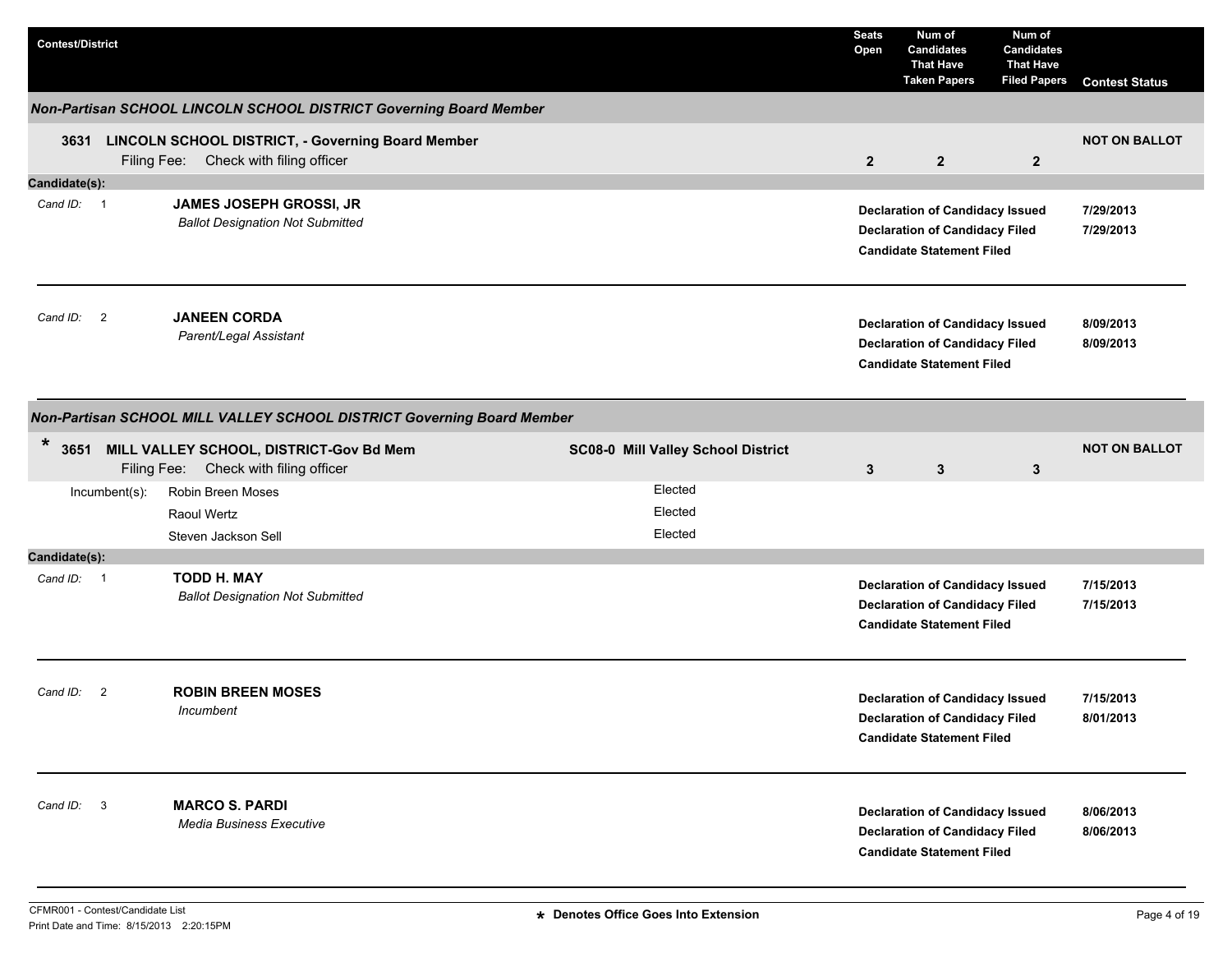| <b>Contest/District</b>    |                                                                                                 |                                          | <b>Seats</b><br>Open | Num of<br><b>Candidates</b><br><b>That Have</b><br><b>Taken Papers</b>                                              | Num of<br><b>Candidates</b><br><b>That Have</b><br><b>Filed Papers</b> | <b>Contest Status</b>               |
|----------------------------|-------------------------------------------------------------------------------------------------|------------------------------------------|----------------------|---------------------------------------------------------------------------------------------------------------------|------------------------------------------------------------------------|-------------------------------------|
|                            | Non-Partisan SCHOOL NICASIO SCHOOL DISTRICT Governing Board Member                              |                                          |                      |                                                                                                                     |                                                                        |                                     |
| $\star$                    | 3671 NICASIO SCHOOL DISTRICT, - Governing Board Member<br>Filing Fee: Check with filing officer | <b>SC09-0 Nicasio School District</b>    | $\overline{2}$       | $\overline{2}$                                                                                                      | $\mathbf{2}$                                                           | <b>NOT ON BALLOT</b>                |
| Incumbent(s):              | Kimberly Kirkman Wallach<br>Madeleine E Sloane                                                  | Elected<br>Elected                       |                      |                                                                                                                     |                                                                        |                                     |
| Candidate(s):              |                                                                                                 |                                          |                      |                                                                                                                     |                                                                        |                                     |
| Cand ID: 1                 | <b>JASON H. SNELL</b><br><b>Ballot Designation Not Submitted</b>                                |                                          |                      | <b>Declaration of Candidacy Issued</b><br><b>Declaration of Candidacy Filed</b><br><b>Candidate Statement Filed</b> |                                                                        | 7/15/2013<br>7/15/2013<br>7/15/2013 |
| Cand ID:<br>$\overline{2}$ | <b>MADELEINE E. SLOANE</b><br>Trustee, Nicasio School District                                  |                                          |                      | <b>Declaration of Candidacy Issued</b><br><b>Declaration of Candidacy Filed</b><br><b>Candidate Statement Filed</b> |                                                                        | 7/29/2013<br>7/29/2013              |
|                            | Non-Partisan SCHOOL REED UNION SCHOOL DISTRICT Governing Board Member                           |                                          |                      |                                                                                                                     |                                                                        |                                     |
| $\ast$                     | 3691 REED UNION SCHOOL, DISTRICT-Gov Bd Mem<br>Filing Fee: Check with filing officer            | <b>SC11-0 Reed Union School District</b> | $\mathbf{3}$         | $\mathbf{3}$                                                                                                        | 3                                                                      | <b>NOT ON BALLOT</b>                |
| Incumbent(s):              | <b>Howard Marc Block</b><br><b>Robert William Scannell</b><br>Nancy Walker O Neill              | Elected<br>Elected<br>Elected            |                      |                                                                                                                     |                                                                        |                                     |
| Candidate(s):              |                                                                                                 |                                          |                      |                                                                                                                     |                                                                        |                                     |
| Cand $ID: 1$               | <b>HOWARD MARC BLOCK</b><br>Incumbent                                                           |                                          |                      | <b>Declaration of Candidacy Issued</b><br><b>Declaration of Candidacy Filed</b><br><b>Candidate Statement Filed</b> |                                                                        | 7/17/2013<br>7/17/2013<br>7/17/2013 |
| $\overline{2}$<br>Cand ID: | <b>NANCY WALKER O'NEILL</b><br>Trustee, Reed Union School District                              |                                          |                      | <b>Declaration of Candidacy Issued</b><br><b>Declaration of Candidacy Filed</b><br><b>Candidate Statement Filed</b> |                                                                        | 8/02/2013<br>8/02/2013<br>8/02/2013 |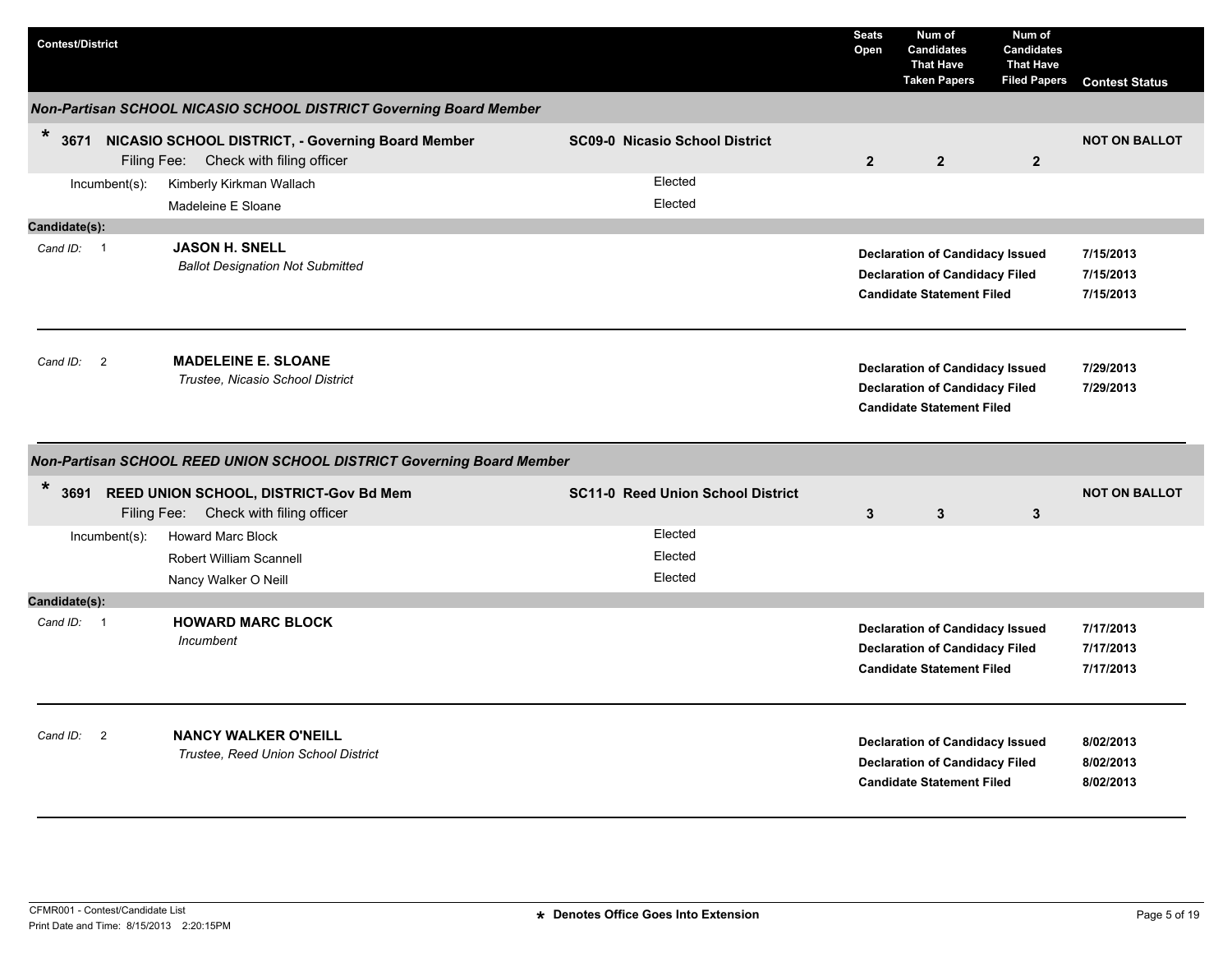| <b>Contest/District</b>                                                      |                                                                                              |                                      | <b>Seats</b><br>Open | Num of<br><b>Candidates</b><br><b>That Have</b><br><b>Taken Papers</b>                                              | Num of<br><b>Candidates</b><br><b>That Have</b><br><b>Filed Papers</b> | <b>Contest Status</b>               |
|------------------------------------------------------------------------------|----------------------------------------------------------------------------------------------|--------------------------------------|----------------------|---------------------------------------------------------------------------------------------------------------------|------------------------------------------------------------------------|-------------------------------------|
|                                                                              | Non-Partisan SCHOOL REED UNION SCHOOL DISTRICT Governing Board Member                        |                                      |                      |                                                                                                                     |                                                                        |                                     |
| 3691                                                                         | REED UNION SCHOOL, DISTRICT-Gov Bd Mem<br>Filing Fee: Check with filing officer              |                                      | 3                    | 3                                                                                                                   | $\mathbf{3}$                                                           | <b>NOT ON BALLOT</b>                |
| Cand $ID: 3$                                                                 | A. J. BRADY<br>Father/Attorney                                                               |                                      |                      | <b>Declaration of Candidacy Issued</b><br><b>Declaration of Candidacy Filed</b><br><b>Candidate Statement Filed</b> |                                                                        | 8/14/2013<br>8/14/2013<br>8/14/2013 |
|                                                                              | Non-Partisan SCHOOL ROSS SCHOOL DISTRICT Governing Board Member                              |                                      |                      |                                                                                                                     |                                                                        |                                     |
| $\star$                                                                      | 3711 ROSS SCHOOL DISTRICT, - Governing Board Member<br>Filing Fee: Check with filing officer | <b>SC12-0 Ross School District</b>   | 3                    | 4                                                                                                                   | $\mathbf{3}$                                                           | <b>NOT ON BALLOT</b>                |
| $Incumbent(s)$ :                                                             | Robert Anthony Dickinson                                                                     | Elected                              |                      |                                                                                                                     |                                                                        |                                     |
|                                                                              | <b>Todd Austin Blake</b>                                                                     | Elected                              |                      |                                                                                                                     |                                                                        |                                     |
|                                                                              | Stanley Whitaker Gaither                                                                     | Elected                              |                      |                                                                                                                     |                                                                        |                                     |
| Candidate(s):                                                                |                                                                                              |                                      |                      |                                                                                                                     |                                                                        |                                     |
| Cand ID: 1                                                                   | <b>TODD A. BLAKE</b><br>Incumbent                                                            |                                      |                      | <b>Declaration of Candidacy Issued</b><br><b>Declaration of Candidacy Filed</b><br><b>Candidate Statement Filed</b> |                                                                        | 7/15/2013<br>7/15/2013<br>7/15/2013 |
| Cand ID: 3                                                                   | <b>WHIT GAITHER</b><br>Incumbent                                                             |                                      |                      | <b>Declaration of Candidacy Issued</b><br><b>Declaration of Candidacy Filed</b><br><b>Candidate Statement Filed</b> |                                                                        | 7/22/2013<br>7/22/2013<br>7/22/2013 |
| Cand ID:<br>-4                                                               | <b>JOSH FISHER</b><br>Investment Management/Parent                                           |                                      |                      | <b>Declaration of Candidacy Issued</b><br><b>Declaration of Candidacy Filed</b><br><b>Candidate Statement Filed</b> |                                                                        | 7/18/2013<br>7/18/2013<br>7/18/2013 |
|                                                                              | Non-Partisan SCHOOL ROSS VALLEY SCHOOL DISTRICT Governing Board Member                       |                                      |                      |                                                                                                                     |                                                                        |                                     |
| $\ast$                                                                       | 3731 ROSS VALLEY SCHOOL, DISTRICT-Gov Bd Mem<br>Filing Fee: Check with filing officer        | SC13-0 Ross Valley School District   | $\overline{2}$       | $\mathbf{2}$                                                                                                        | $\mathbf{2}$                                                           | <b>NOT ON BALLOT</b>                |
| Incumbent(s):                                                                | Chris Carlucci                                                                               | Elected                              |                      |                                                                                                                     |                                                                        |                                     |
|                                                                              | Heidi Kritscher Weller                                                                       | Elected                              |                      |                                                                                                                     |                                                                        |                                     |
| CFMR001 - Contest/Candidate List<br>Print Date and Time: 8/15/2013 2:20:15PM |                                                                                              | * Denotes Office Goes Into Extension |                      |                                                                                                                     |                                                                        | Page 6 of 19                        |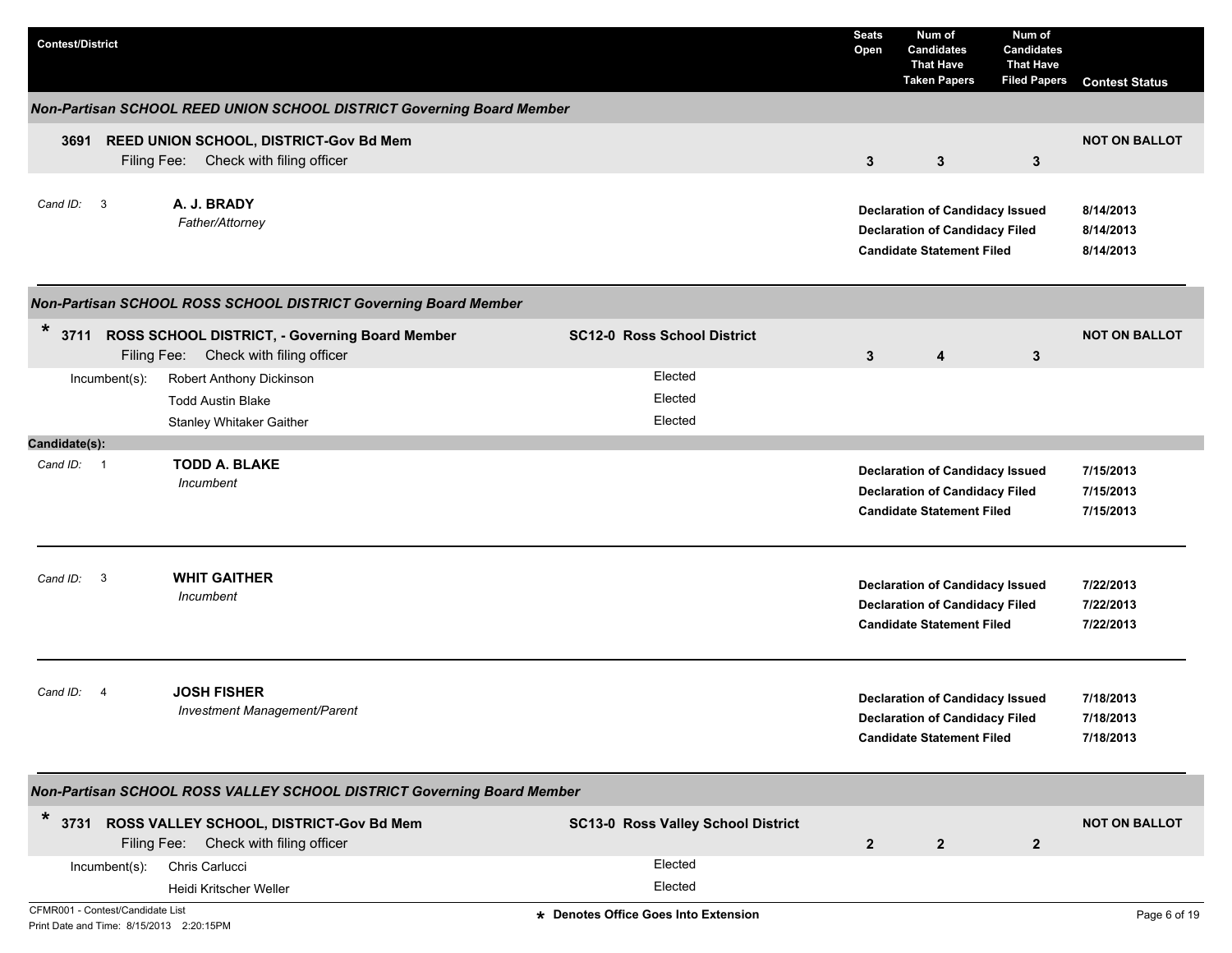| <b>Contest/District</b> |                                                                                          |                                           | <b>Seats</b><br>Open | Num of<br><b>Candidates</b><br><b>That Have</b><br><b>Taken Papers</b>                                              | Num of<br><b>Candidates</b><br><b>That Have</b><br><b>Filed Papers</b> | <b>Contest Status</b>               |
|-------------------------|------------------------------------------------------------------------------------------|-------------------------------------------|----------------------|---------------------------------------------------------------------------------------------------------------------|------------------------------------------------------------------------|-------------------------------------|
|                         | Non-Partisan SCHOOL ROSS VALLEY SCHOOL DISTRICT Governing Board Member                   |                                           |                      |                                                                                                                     |                                                                        |                                     |
|                         | 3731 ROSS VALLEY SCHOOL, DISTRICT-Gov Bd Mem<br>Check with filing officer<br>Filing Fee: |                                           | $\overline{2}$       | $\overline{2}$                                                                                                      | $\overline{2}$                                                         | <b>NOT ON BALLOT</b>                |
| Candidate(s):           |                                                                                          |                                           |                      |                                                                                                                     |                                                                        |                                     |
| Cand ID: 1              | <b>WESLEY PRATT</b><br>Attorney                                                          |                                           |                      | <b>Declaration of Candidacy Issued</b><br><b>Declaration of Candidacy Filed</b><br><b>Candidate Statement Filed</b> |                                                                        | 7/24/2013<br>7/24/2013<br>7/24/2013 |
| Cand ID: 2              | <b>AMY STOCK</b><br>Parent/Business Owner                                                |                                           |                      | <b>Declaration of Candidacy Issued</b><br><b>Declaration of Candidacy Filed</b><br><b>Candidate Statement Filed</b> |                                                                        | 8/06/2013<br>8/06/2013<br>8/06/2013 |
|                         | Non-Partisan SCHOOL SAN RAFAEL BOARD OF EDUCATION Governing Board Member                 |                                           |                      |                                                                                                                     |                                                                        |                                     |
| $\ast$                  | 3751 SAN RAFAEL BOARD OF, EDUCATION-Gov Bd Mem<br>Filing Fee: Check with filing officer  | HS01-0 San Rafael High School District    | $\overline{2}$       | $\overline{2}$                                                                                                      | $\overline{2}$                                                         | <b>NOT ON BALLOT</b>                |
| $Incumbent(s)$ :        | G M Natu Tuatagaloa                                                                      | Elected                                   |                      |                                                                                                                     |                                                                        |                                     |
|                         | Jon Robert Loberg                                                                        | Elected                                   |                      |                                                                                                                     |                                                                        |                                     |
| Candidate(s):           |                                                                                          |                                           |                      |                                                                                                                     |                                                                        |                                     |
| Cand ID: 1              | <b>RACHEL KERTZ</b><br>Mother/Program Manager                                            |                                           |                      | <b>Declaration of Candidacy Issued</b><br><b>Declaration of Candidacy Filed</b><br><b>Candidate Statement Filed</b> |                                                                        | 8/06/2013<br>8/06/2013<br>8/06/2013 |
| Cand ID: 2              | <b>NATU TUATAGALOA</b><br>Incumbent                                                      |                                           |                      | <b>Declaration of Candidacy Issued</b><br><b>Declaration of Candidacy Filed</b><br><b>Candidate Statement Filed</b> |                                                                        | 8/07/2013<br>8/07/2013<br>8/07/2013 |
|                         | Non-Partisan SCHOOL UNION JOINT SCHOOL DISTRICT Governing Board Member                   |                                           |                      |                                                                                                                     |                                                                        |                                     |
|                         | 3791 UNION JOINT SCHOOL, DISTRICT-Gov Bd Mem<br>Filing Fee: Check with filing officer    | <b>SC17-0 Union Joint School District</b> | $\mathbf{2}$         | $\mathbf{2}$                                                                                                        | $\overline{2}$                                                         | <b>NOT ON BALLOT</b>                |
| Incumbent(s):           | Diane L Rowley<br>Lisa Maria Hartman                                                     | Elected<br>Elected                        |                      |                                                                                                                     |                                                                        |                                     |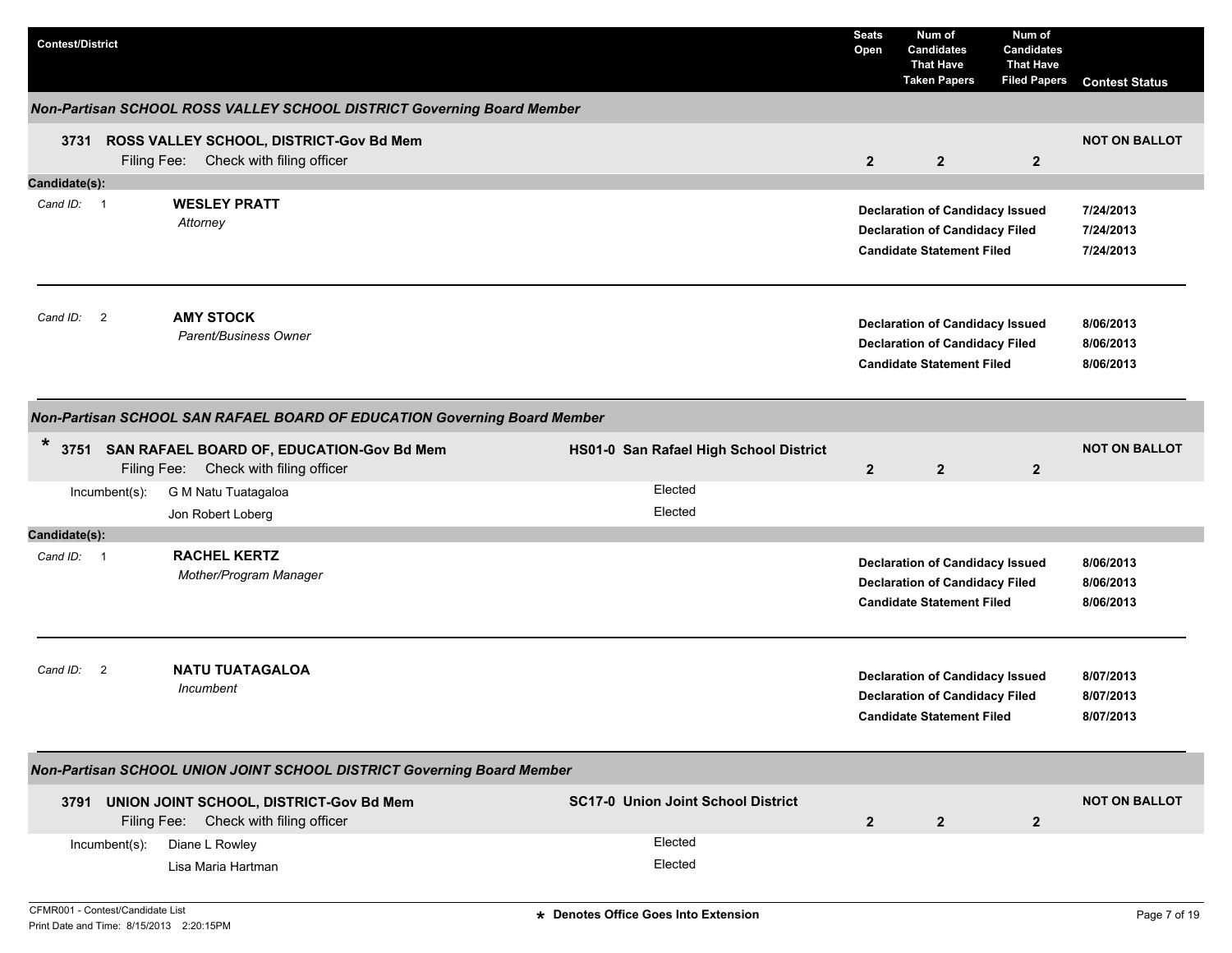| <b>Contest/District</b>    |                                                                                       |                        | <b>Seats</b><br>Open | Num of<br><b>Candidates</b><br><b>That Have</b><br><b>Taken Papers</b>                                              | Num of<br><b>Candidates</b><br><b>That Have</b><br><b>Filed Papers</b> | <b>Contest Status</b>               |
|----------------------------|---------------------------------------------------------------------------------------|------------------------|----------------------|---------------------------------------------------------------------------------------------------------------------|------------------------------------------------------------------------|-------------------------------------|
|                            | Non-Partisan SCHOOL UNION JOINT SCHOOL DISTRICT Governing Board Member                |                        |                      |                                                                                                                     |                                                                        |                                     |
|                            | 3791 UNION JOINT SCHOOL, DISTRICT-Gov Bd Mem<br>Filing Fee: Check with filing officer |                        | $\overline{2}$       | $\overline{2}$                                                                                                      | $\overline{2}$                                                         | <b>NOT ON BALLOT</b>                |
| Candidate(s):              |                                                                                       |                        |                      |                                                                                                                     |                                                                        |                                     |
| Cand ID: 1                 | <b>LISA HARTMAN</b><br><b>Ballot Designation Not Submitted</b>                        |                        |                      | <b>Declaration of Candidacy Issued</b><br><b>Declaration of Candidacy Filed</b><br><b>Candidate Statement Filed</b> |                                                                        | 8/09/2013<br>8/09/2013              |
| Cand ID: 2                 | <b>DIANE L. ROWLEY</b><br>Incumbent                                                   |                        |                      | <b>Declaration of Candidacy Issued</b><br><b>Declaration of Candidacy Filed</b><br><b>Candidate Statement Filed</b> |                                                                        | 8/09/2013<br>8/09/2013              |
|                            | Non-Partisan MUNICIPAL TOWN OF TIBURON Member, Town Council                           |                        |                      |                                                                                                                     |                                                                        |                                     |
| $\ast$                     | 5606 TOWN OF TIBURON, Member Town Council<br>Filing Fee: Check with filing officer    | *511-0 Town Of Tiburon | $\mathbf{3}$         | $\mathbf{3}$                                                                                                        | 3                                                                      | <b>NOT ON BALLOT</b>                |
| Incumbent(s):              | Alice Burnette Fredericks                                                             | Elected                |                      |                                                                                                                     |                                                                        |                                     |
|                            | J Emmett O Donnell                                                                    | Elected                |                      |                                                                                                                     |                                                                        |                                     |
|                            | James S Fraser                                                                        | Elected                |                      |                                                                                                                     |                                                                        |                                     |
| Candidate(s):              |                                                                                       |                        |                      |                                                                                                                     |                                                                        |                                     |
| Cand ID: 1                 | <b>ALICE FREDERICKS</b><br>Incumbent                                                  |                        |                      | <b>Declaration of Candidacy Issued</b><br><b>Declaration of Candidacy Filed</b><br><b>Candidate Statement Filed</b> |                                                                        | 8/09/2013<br>8/09/2013<br>8/09/2013 |
| Cand ID:<br>$\overline{2}$ | <b>JIM FRASER</b><br>Incumbent                                                        |                        |                      | <b>Declaration of Candidacy Issued</b><br><b>Declaration of Candidacy Filed</b><br><b>Candidate Statement Filed</b> |                                                                        | 8/02/2013<br>8/02/2013<br>8/02/2013 |
| Cand ID: 3                 | <b>J EMMETT O DONNELL</b><br><b>Ballot Designation</b>                                |                        |                      | <b>Declaration of Candidacy Issued</b><br><b>Declaration of Candidacy Filed</b><br><b>Candidate Statement Filed</b> |                                                                        | 8/08/2013<br>8/08/2013              |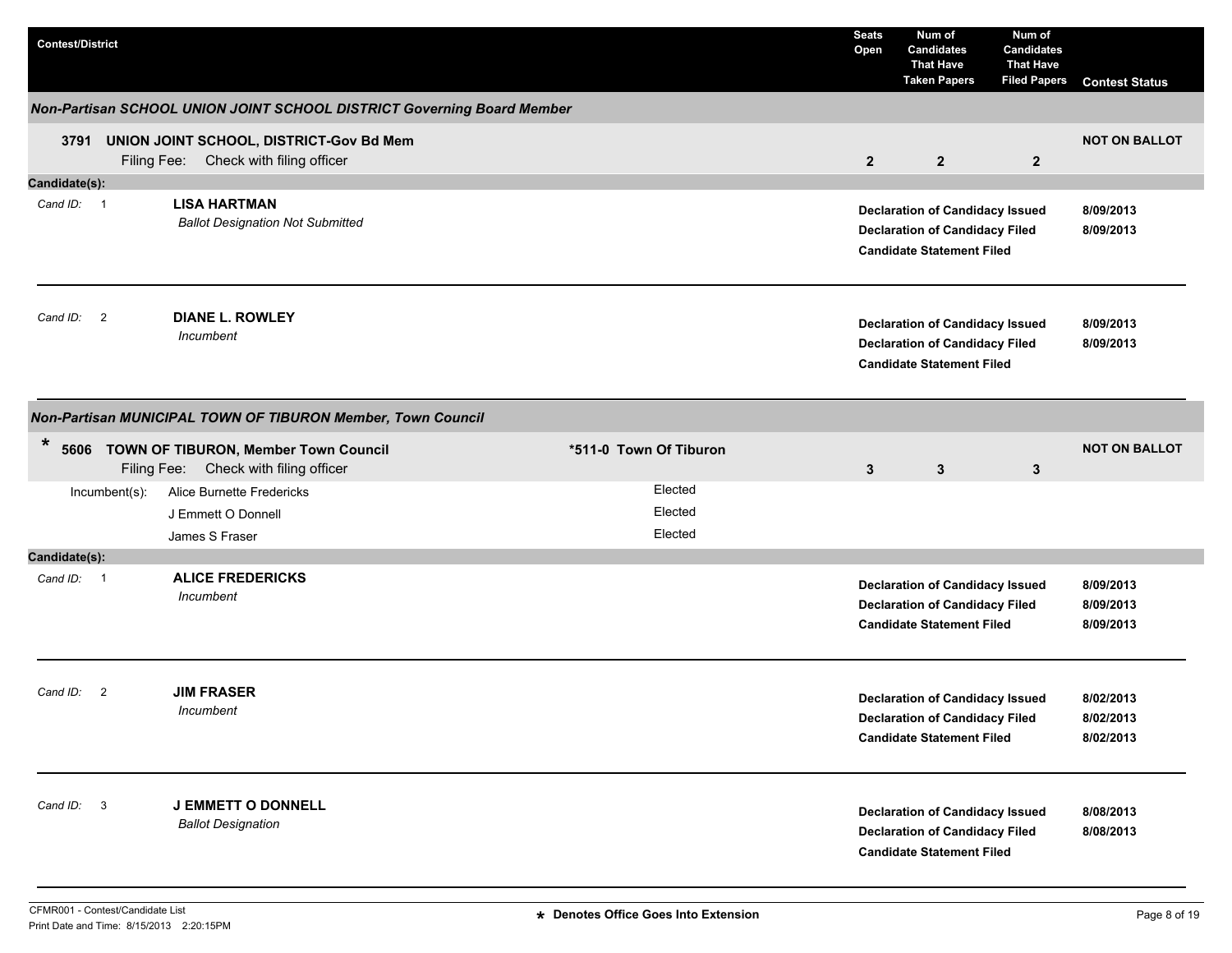| <b>Contest/District</b> |                  |                                                                                               |                                                           | <b>Seats</b><br>Open | Num of<br><b>Candidates</b><br><b>That Have</b><br><b>Taken Papers</b>                                              | Num of<br><b>Candidates</b><br><b>That Have</b><br><b>Filed Papers</b> | <b>Contest Status</b>               |
|-------------------------|------------------|-----------------------------------------------------------------------------------------------|-----------------------------------------------------------|----------------------|---------------------------------------------------------------------------------------------------------------------|------------------------------------------------------------------------|-------------------------------------|
|                         |                  | Non-Partisan MUNICIPAL TOWN OF TIBURON Member, Town Council, Short Term                       |                                                           |                      |                                                                                                                     |                                                                        |                                     |
|                         |                  | 5607 TOWN OF TIBURON, Member, Town Council, Sh<br>Filing Fee: Check with filing officer       | *511-0 Town Of Tiburon                                    | $\mathbf{1}$         | $\mathbf{1}$                                                                                                        | $\mathbf{1}$                                                           | <b>NOT ON BALLOT</b>                |
|                         | $Incumbent(s)$ : |                                                                                               |                                                           |                      |                                                                                                                     |                                                                        |                                     |
| Candidate(s):           |                  |                                                                                               |                                                           |                      |                                                                                                                     |                                                                        |                                     |
| Cand ID: 1              |                  | <b>ERIN TOLLINI</b><br><b>Ballot Designation</b>                                              |                                                           |                      | <b>Declaration of Candidacy Issued</b><br><b>Declaration of Candidacy Filed</b><br><b>Candidate Statement Filed</b> |                                                                        | 7/30/2013<br>7/30/2013<br>7/30/2013 |
|                         |                  | <b>Non-Partisan DISTRICT BEL MARIN KEYS COMMUNITY SERVICES DISTRICT Director</b>              |                                                           |                      |                                                                                                                     |                                                                        |                                     |
|                         |                  | 6002 BEL MARIN KEYS COMMUNITY, SERVICES DISTRICT-Dir<br>Filing Fee: Check with filing officer | <b>CSD05-0 Bel Marin Keys Community Services District</b> | $\overline{2}$       | 2 <sup>2</sup>                                                                                                      | $\overline{2}$                                                         | <b>NOT ON BALLOT</b>                |
|                         | $Incumbent(s)$ : | John Mark Montobbio                                                                           | Elected                                                   |                      |                                                                                                                     |                                                                        |                                     |
|                         |                  | Vincent Paul Lattanzio                                                                        | Elected                                                   |                      |                                                                                                                     |                                                                        |                                     |
| Candidate(s):           |                  |                                                                                               |                                                           |                      |                                                                                                                     |                                                                        |                                     |
| Cand ID: 1              |                  | <b>MARK MONTOBBIO</b><br>Incumbent                                                            |                                                           |                      | <b>Declaration of Candidacy Issued</b><br><b>Declaration of Candidacy Filed</b><br><b>Candidate Statement Filed</b> |                                                                        | 7/17/2013<br>7/17/2013              |
| Cand ID:                | $\overline{2}$   | <b>VINCENT PAUL LATTANZIO</b><br>Incumbent                                                    |                                                           |                      | <b>Declaration of Candidacy Issued</b><br><b>Declaration of Candidacy Filed</b><br><b>Candidate Statement Filed</b> |                                                                        | 8/08/2013<br>8/08/2013              |
|                         |                  | <b>Non-Partisan DISTRICT MARIN CITY COMMUNITY SERVICES DISTRICT Director</b>                  |                                                           |                      |                                                                                                                     |                                                                        |                                     |
| $\ast$<br>6003          |                  | <b>MARIN CITY COMMUNITY, SERVICES DISTRICT-Dir</b><br>Filing Fee: Check with filing officer   | <b>CSD02-0 Marin City Community Services District</b>     | 3                    | 3                                                                                                                   | 3                                                                      | <b>NOT ON BALLOT</b>                |
|                         | $Incumbent(s)$ : | Gerald R Norman<br>Belinda Perez Ingraham<br>La Tanya Justine Wiggins                         | Appointed to Vacancy<br>Elected<br>Elected                |                      |                                                                                                                     |                                                                        |                                     |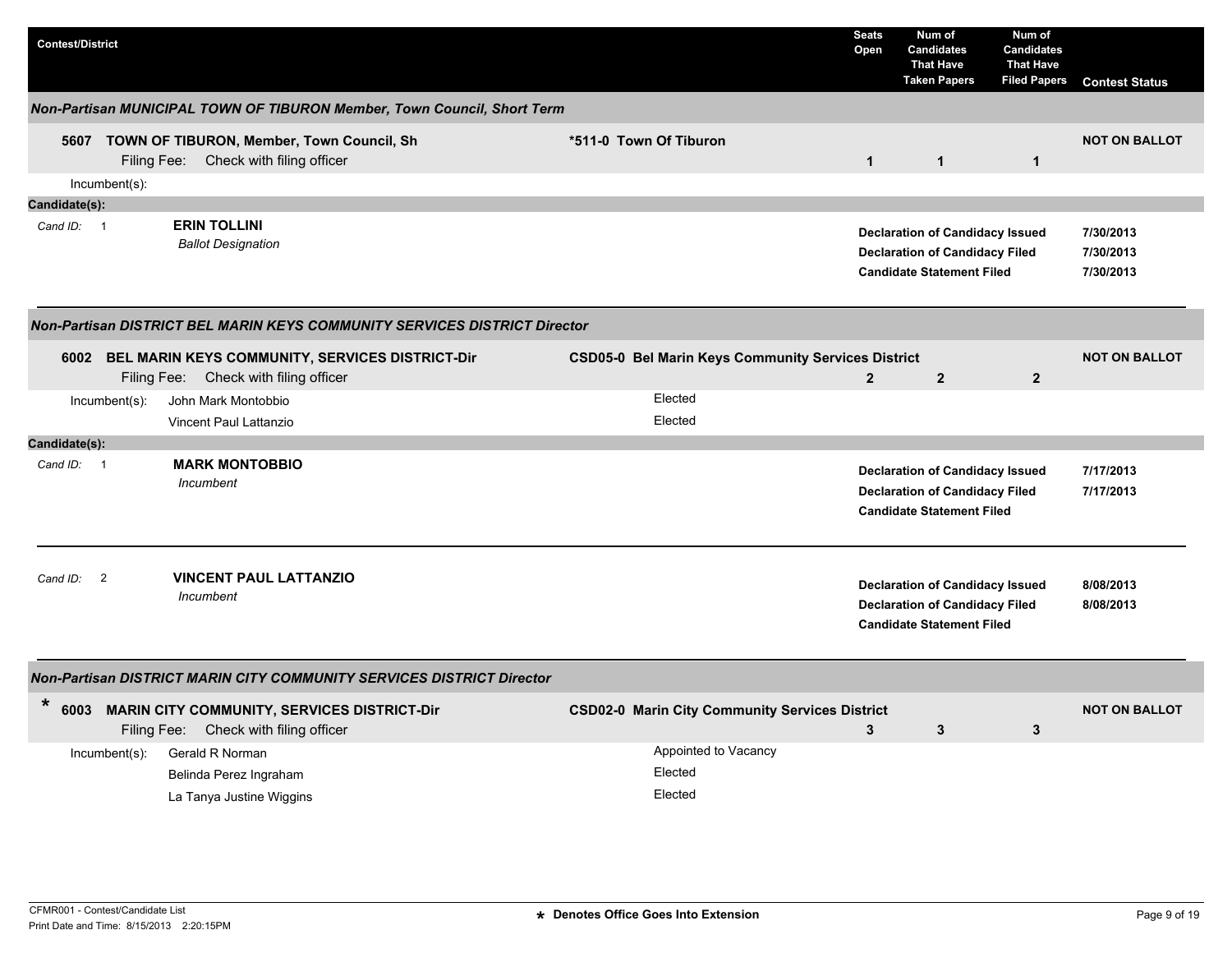| <b>Contest/District</b> |               |                                                                               |                                                       | <b>Seats</b><br>Open | Num of<br><b>Candidates</b><br><b>That Have</b><br><b>Taken Papers</b>                                              | Num of<br>Candidates<br><b>That Have</b><br><b>Filed Papers</b> | <b>Contest Status</b>               |
|-------------------------|---------------|-------------------------------------------------------------------------------|-------------------------------------------------------|----------------------|---------------------------------------------------------------------------------------------------------------------|-----------------------------------------------------------------|-------------------------------------|
|                         |               | Non-Partisan DISTRICT MARIN CITY COMMUNITY SERVICES DISTRICT Director         |                                                       |                      |                                                                                                                     |                                                                 |                                     |
|                         | Filing Fee:   | 6003 MARIN CITY COMMUNITY, SERVICES DISTRICT-Dir<br>Check with filing officer |                                                       | 3                    | $\mathbf{3}$                                                                                                        | 3                                                               | <b>NOT ON BALLOT</b>                |
| Candidate(s):           |               |                                                                               |                                                       |                      |                                                                                                                     |                                                                 |                                     |
| Cand ID: 1              |               | <b>ROYCE Y. MCLEMORE</b><br>Retired                                           |                                                       |                      | <b>Declaration of Candidacy Issued</b><br><b>Declaration of Candidacy Filed</b><br><b>Candidate Statement Filed</b> |                                                                 | 8/06/2013<br>8/06/2013              |
| Cand ID: 2              |               | <b>GERALD R. NORMAN</b><br>Attorney                                           |                                                       |                      | <b>Declaration of Candidacy Issued</b><br><b>Declaration of Candidacy Filed</b><br><b>Candidate Statement Filed</b> |                                                                 | 8/09/2013<br>8/09/2013<br>8/09/2013 |
| Cand ID: 3              |               | <b>BELINDA PEREZ INGRAHAM</b><br>Incumbent                                    |                                                       |                      | <b>Declaration of Candidacy Issued</b><br><b>Declaration of Candidacy Filed</b><br><b>Candidate Statement Filed</b> |                                                                 | 8/09/2013<br>8/09/2013              |
|                         |               | Non-Partisan DISTRICT MUIR BEACH COMMUNITY SERVICES DISTRICT Director         |                                                       |                      |                                                                                                                     |                                                                 |                                     |
| *<br>6007               | Filing Fee:   | MUIR BEACH COMMUNITY, SERVICES DISTRICT-Dir<br>Check with filing officer      | <b>CSD04-0 Muir Beach Community Services District</b> | 3                    | $\mathbf{3}$                                                                                                        | 3                                                               | <b>NOT ON BALLOT</b>                |
|                         | Incumbent(s): | Peter Charles Lambert                                                         | Elected                                               |                      |                                                                                                                     |                                                                 |                                     |
|                         |               | Peter Rudnick                                                                 | Elected                                               |                      |                                                                                                                     |                                                                 |                                     |
|                         |               | Daniel Richard Fitzpatrick                                                    | Elected                                               |                      |                                                                                                                     |                                                                 |                                     |
| Candidate(s):           |               |                                                                               |                                                       |                      |                                                                                                                     |                                                                 |                                     |
| Cand ID: 1              |               | <b>PAUL JESCHKE</b><br>Retired                                                |                                                       |                      | <b>Declaration of Candidacy Issued</b><br><b>Declaration of Candidacy Filed</b><br><b>Candidate Statement Filed</b> |                                                                 | 8/06/2013<br>8/06/2013<br>8/06/2013 |
| Cand ID: 2              |               | <b>GERRY PEARLMAN</b><br>Magazine Editor                                      |                                                       |                      | <b>Declaration of Candidacy Issued</b><br><b>Declaration of Candidacy Filed</b><br><b>Candidate Statement Filed</b> |                                                                 | 8/05/2013<br>8/05/2013              |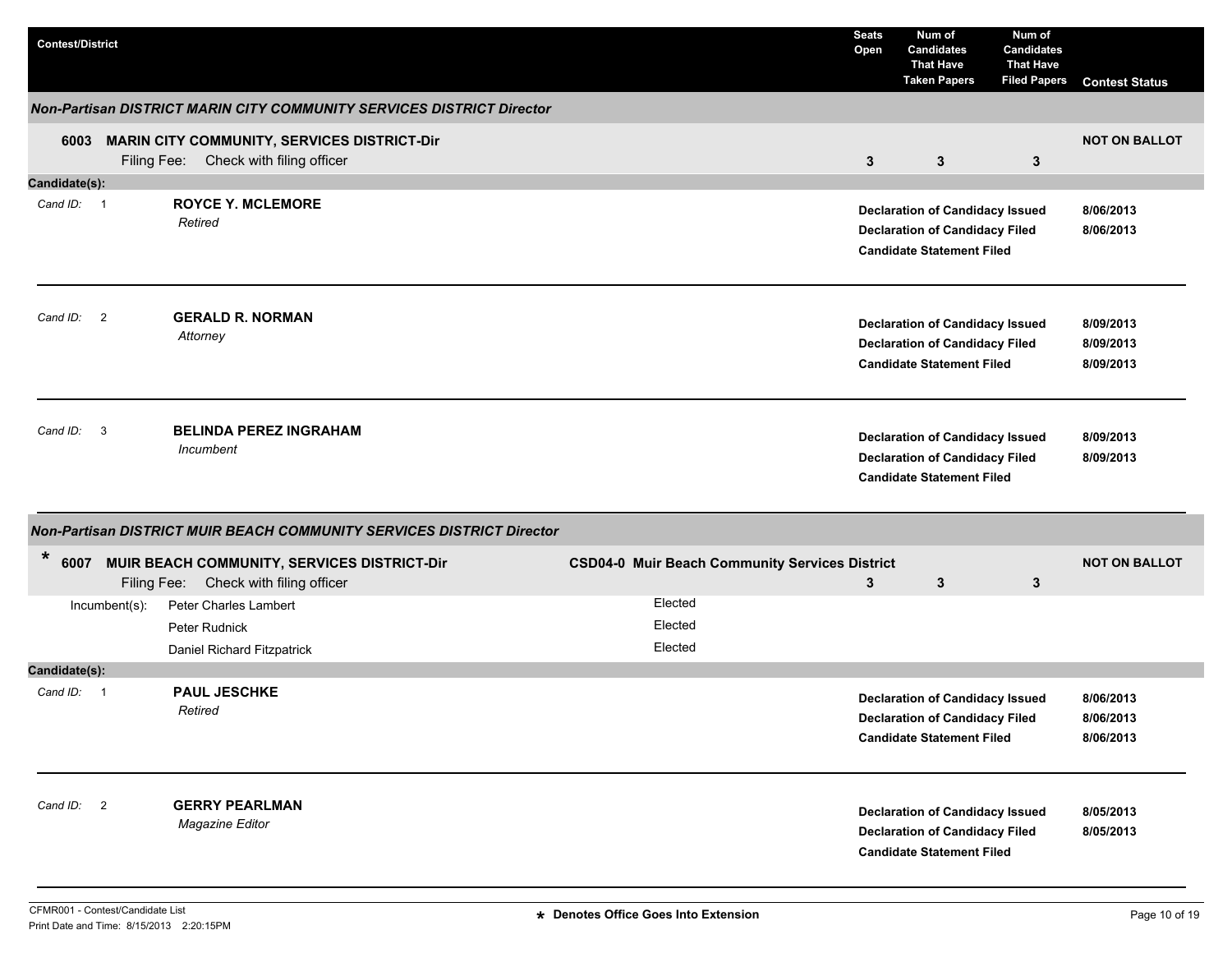| <b>Contest/District</b> |                  |                                                                                           |                                               | <b>Seats</b><br>Open | Num of<br><b>Candidates</b><br><b>That Have</b><br><b>Taken Papers</b>                                              | Num of<br>Candidates<br><b>That Have</b><br><b>Filed Papers</b> | <b>Contest Status</b>               |
|-------------------------|------------------|-------------------------------------------------------------------------------------------|-----------------------------------------------|----------------------|---------------------------------------------------------------------------------------------------------------------|-----------------------------------------------------------------|-------------------------------------|
|                         |                  | <b>Non-Partisan DISTRICT MUIR BEACH COMMUNITY SERVICES DISTRICT Director</b>              |                                               |                      |                                                                                                                     |                                                                 |                                     |
| 6007                    |                  | MUIR BEACH COMMUNITY, SERVICES DISTRICT-Dir<br>Filing Fee: Check with filing officer      |                                               | 3                    | 3                                                                                                                   | $\mathbf{3}$                                                    | <b>NOT ON BALLOT</b>                |
| Cand ID: 3              |                  | <b>PETER C. LAMBERT</b><br><b>Ballot Designation Not Submitted</b>                        |                                               |                      | <b>Declaration of Candidacy Issued</b><br><b>Declaration of Candidacy Filed</b><br><b>Candidate Statement Filed</b> |                                                                 | 8/09/2013<br>8/09/2013              |
|                         |                  | <b>Non-Partisan DISTRICT KENTFIELD FIRE PROTECTION DISTRICT Director</b>                  |                                               |                      |                                                                                                                     |                                                                 |                                     |
| 6017                    |                  | <b>KENTFIELD FIRE, PROTECTION DISTRICT -Dir</b><br>Filing Fee: Check with filing officer  | <b>FI03-0 Kentfield Fire District</b>         | 3                    | 3                                                                                                                   | $\mathbf{3}$                                                    | <b>NOT ON BALLOT</b>                |
|                         | Incumbent(s):    | Steven Ronald Gerbsman<br>Ronald Thomas Naso<br>Ralph Charles Mc Leran                    | Elected<br>Elected<br>Elected                 |                      |                                                                                                                     |                                                                 |                                     |
| Candidate(s):           |                  |                                                                                           |                                               |                      |                                                                                                                     |                                                                 |                                     |
| Cand ID: 1              |                  | <b>STEVEN RONALD GERBSMAN</b><br>Incumbent                                                |                                               |                      | <b>Declaration of Candidacy Issued</b><br><b>Declaration of Candidacy Filed</b><br><b>Candidate Statement Filed</b> |                                                                 | 7/16/2013<br>7/16/2013              |
| Cand ID: 2              |                  | <b>RALPH MCLERAN</b><br>Incumbent                                                         |                                               |                      | <b>Declaration of Candidacy Issued</b><br><b>Declaration of Candidacy Filed</b><br><b>Candidate Statement Filed</b> |                                                                 | 8/06/2013<br>8/06/2013              |
| Cand ID:                | 3                | <b>RON NASO</b><br>Incumbent                                                              |                                               |                      | <b>Declaration of Candidacy Issued</b><br><b>Declaration of Candidacy Filed</b><br><b>Candidate Statement Filed</b> |                                                                 | 8/07/2013<br>8/07/2013<br>8/07/2013 |
|                         |                  | Non-Partisan DISTRICT SLEEPY HOLLOW FIRE PROTECTION DISTRICT Director                     |                                               |                      |                                                                                                                     |                                                                 |                                     |
|                         |                  | 6022 SLEEPY HOLLOW FIRE, PROTECTION DISTRICT-Dir<br>Filing Fee: Check with filing officer | FI05-0 Sleepy Hollow Fire Protection District | $\mathbf 1$          | $\mathbf{1}$                                                                                                        | $\mathbf{1}$                                                    | <b>NOT ON BALLOT</b>                |
|                         | $Incumbent(s)$ : | Richard C Shortall Jr                                                                     | Elected                                       |                      |                                                                                                                     |                                                                 |                                     |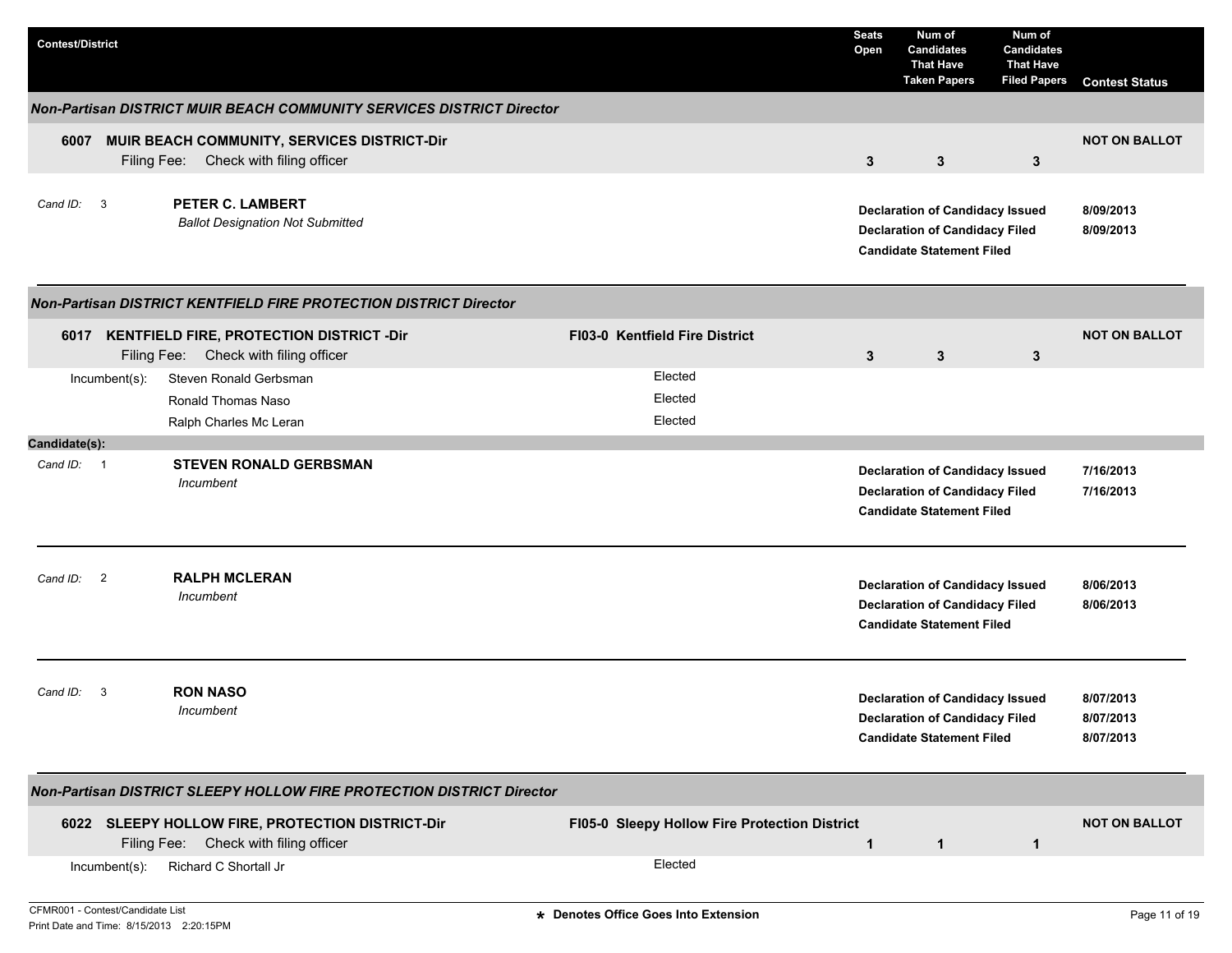| <b>Contest/District</b> |                |                                                                                           |                                                | <b>Seats</b><br>Open | Num of<br><b>Candidates</b><br><b>That Have</b><br><b>Taken Papers</b>                                              | Num of<br><b>Candidates</b><br><b>That Have</b><br><b>Filed Papers</b> | <b>Contest Status</b>               |
|-------------------------|----------------|-------------------------------------------------------------------------------------------|------------------------------------------------|----------------------|---------------------------------------------------------------------------------------------------------------------|------------------------------------------------------------------------|-------------------------------------|
|                         |                | Non-Partisan DISTRICT SLEEPY HOLLOW FIRE PROTECTION DISTRICT Director                     |                                                |                      |                                                                                                                     |                                                                        |                                     |
|                         |                | 6022 SLEEPY HOLLOW FIRE, PROTECTION DISTRICT-Dir<br>Filing Fee: Check with filing officer |                                                | $\mathbf{1}$         | $\mathbf{1}$                                                                                                        | $\mathbf{1}$                                                           | <b>NOT ON BALLOT</b>                |
| Candidate(s):           |                |                                                                                           |                                                |                      |                                                                                                                     |                                                                        |                                     |
| Cand ID: 1              |                | <b>RICHARD SHORTALL</b><br>Incumbent                                                      |                                                |                      | <b>Declaration of Candidacy Issued</b><br><b>Declaration of Candidacy Filed</b><br><b>Candidate Statement Filed</b> |                                                                        | 7/26/2013<br>7/26/2013<br>7/26/2013 |
|                         |                | <b>Non-Partisan DISTRICT STINSON BEACH FIRE PROTECTION DISTRICT Director</b>              |                                                |                      |                                                                                                                     |                                                                        |                                     |
|                         |                | 6024 STINSON BEACH FIRE, PROTECTION DISTRICT-Dir<br>Filing Fee: Check with filing officer | FI07-0 Stinson Beach Fire Protection District  | $\overline{2}$       | $\overline{2}$                                                                                                      | $\overline{2}$                                                         | <b>NOT ON BALLOT</b>                |
|                         | Incumbent(s):  | Peter B Sandmann                                                                          | Elected                                        |                      |                                                                                                                     |                                                                        |                                     |
|                         |                | Mark Allen White                                                                          | Elected                                        |                      |                                                                                                                     |                                                                        |                                     |
| Candidate(s):           |                |                                                                                           |                                                |                      |                                                                                                                     |                                                                        |                                     |
| Cand ID: 1              |                | <b>MARCUS WHITE</b><br><b>Ballot Designation Not Submitted</b>                            |                                                |                      | <b>Declaration of Candidacy Issued</b><br><b>Declaration of Candidacy Filed</b><br><b>Candidate Statement Filed</b> |                                                                        | 7/18/2013<br>7/18/2013              |
| Cand ID:                | $\overline{2}$ | PETER B. SANDMANN<br>Incumbent                                                            |                                                |                      | <b>Declaration of Candidacy Issued</b><br><b>Declaration of Candidacy Filed</b><br><b>Candidate Statement Filed</b> |                                                                        | 8/07/2013<br>8/07/2013              |
|                         |                | <b>Non-Partisan DISTRICT TIBURON FIRE PROTECTION DISTRICT Director</b>                    |                                                |                      |                                                                                                                     |                                                                        |                                     |
| $\ast$                  |                | 6027 TIBURON FIRE PROTECTION, DISTRICT-Director<br>Filing Fee: Check with filing officer  | <b>FI09-0 Tiburon Fire Protection District</b> | 3                    | 3                                                                                                                   | 3                                                                      | <b>NOT ON BALLOT</b>                |
|                         | Incumbent(s):  | Thomas Arthur O Neill                                                                     | Elected                                        |                      |                                                                                                                     |                                                                        |                                     |
|                         |                | David Smallman Kirchhoff                                                                  | Elected                                        |                      |                                                                                                                     |                                                                        |                                     |
|                         |                | Margot F Plant                                                                            | Elected                                        |                      |                                                                                                                     |                                                                        |                                     |
| Candidate(s):           |                |                                                                                           |                                                |                      |                                                                                                                     |                                                                        |                                     |
| Cand ID: 1              |                | <b>THOMAS A. ONEILL</b><br>Incumbent                                                      |                                                |                      | <b>Declaration of Candidacy Issued</b><br><b>Declaration of Candidacy Filed</b><br><b>Candidate Statement Filed</b> |                                                                        | 8/06/2013<br>8/06/2013<br>8/06/2013 |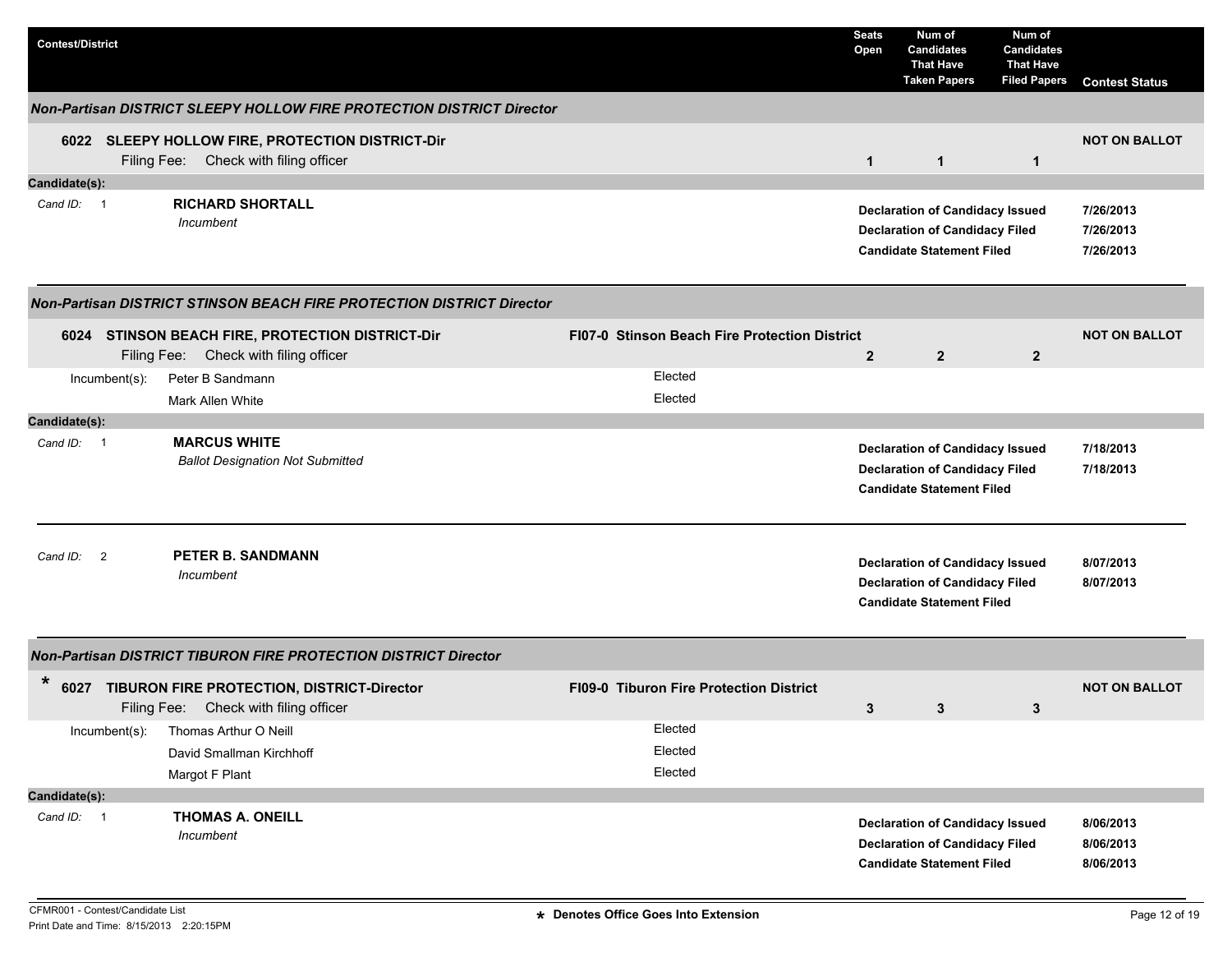| <b>Contest/District</b>                                                                                                                | <b>Seats</b><br>Open | Num of<br><b>Candidates</b><br><b>That Have</b><br><b>Taken Papers</b>                                              | Num of<br><b>Candidates</b><br><b>That Have</b><br><b>Filed Papers</b> | <b>Contest Status</b>               |
|----------------------------------------------------------------------------------------------------------------------------------------|----------------------|---------------------------------------------------------------------------------------------------------------------|------------------------------------------------------------------------|-------------------------------------|
| <b>Non-Partisan DISTRICT TIBURON FIRE PROTECTION DISTRICT Director</b>                                                                 |                      |                                                                                                                     |                                                                        |                                     |
| 6027 TIBURON FIRE PROTECTION, DISTRICT-Director<br>Check with filing officer<br>Filing Fee:                                            | $\mathbf{3}$         | $\mathbf{3}$                                                                                                        | 3                                                                      | <b>NOT ON BALLOT</b>                |
| <b>MARGOT PLANT</b><br>Cand ID: 2<br>Incumbent                                                                                         |                      | <b>Declaration of Candidacy Issued</b><br><b>Declaration of Candidacy Filed</b><br><b>Candidate Statement Filed</b> |                                                                        | 8/02/2013<br>8/02/2013<br>8/02/2013 |
| <b>DAVID KIRCHHOFF</b><br>Cand ID: 3<br>Incumbent                                                                                      |                      | <b>Declaration of Candidacy Issued</b><br><b>Declaration of Candidacy Filed</b><br><b>Candidate Statement Filed</b> |                                                                        | 8/07/2013<br>8/07/2013<br>8/07/2013 |
| Non-Partisan DISTRICT INVERNESS PUBLIC UTILITY DISTRICT Director                                                                       |                      |                                                                                                                     |                                                                        |                                     |
| PUD02-0 Inverness Public Utility District<br>6034 INVERNESS PUBLIC UTILITY, DISTRICT-Director<br>Filing Fee: Check with filing officer | $\overline{2}$       | $\overline{2}$                                                                                                      | $\overline{2}$                                                         | <b>NOT ON BALLOT</b>                |
| Elected<br>Incumbent(s):<br>Scoby Alan Zook                                                                                            |                      |                                                                                                                     |                                                                        |                                     |
| Elected<br>Kenneth John Emanuels<br>Candidate(s):                                                                                      |                      |                                                                                                                     |                                                                        |                                     |
| <b>KENNETH J. EMANUELS</b><br>Cand ID: 1<br>Incumbent                                                                                  |                      | <b>Declaration of Candidacy Issued</b><br><b>Declaration of Candidacy Filed</b><br><b>Candidate Statement Filed</b> |                                                                        | 8/01/2013<br>8/01/2013              |
| <b>SCOBY A. ZOOK</b><br>Cand ID: 2<br><b>Ballot Designation Not Submitted</b>                                                          |                      | <b>Declaration of Candidacy Issued</b><br><b>Declaration of Candidacy Filed</b><br><b>Candidate Statement Filed</b> |                                                                        | 8/01/2013<br>8/01/2013              |
| Non-Partisan DISTRICT SANITARY DISTRICT NO. 5 - TIBURON Director                                                                       |                      |                                                                                                                     |                                                                        |                                     |
| 6040 SANITARY DISTRICT NO. 5,, TIBURON-Director<br>SA02-0 Tiburon Sanitary District No. 5<br>Filing Fee: Check with filing officer     | $\mathbf{2}$         | $\overline{2}$                                                                                                      | $\overline{2}$                                                         | <b>NOT ON BALLOT</b>                |
| Elected<br>Catharine V Benediktsson<br>Incumbent(s):<br>Elected<br>Roy Charles Fedotoff                                                |                      |                                                                                                                     |                                                                        |                                     |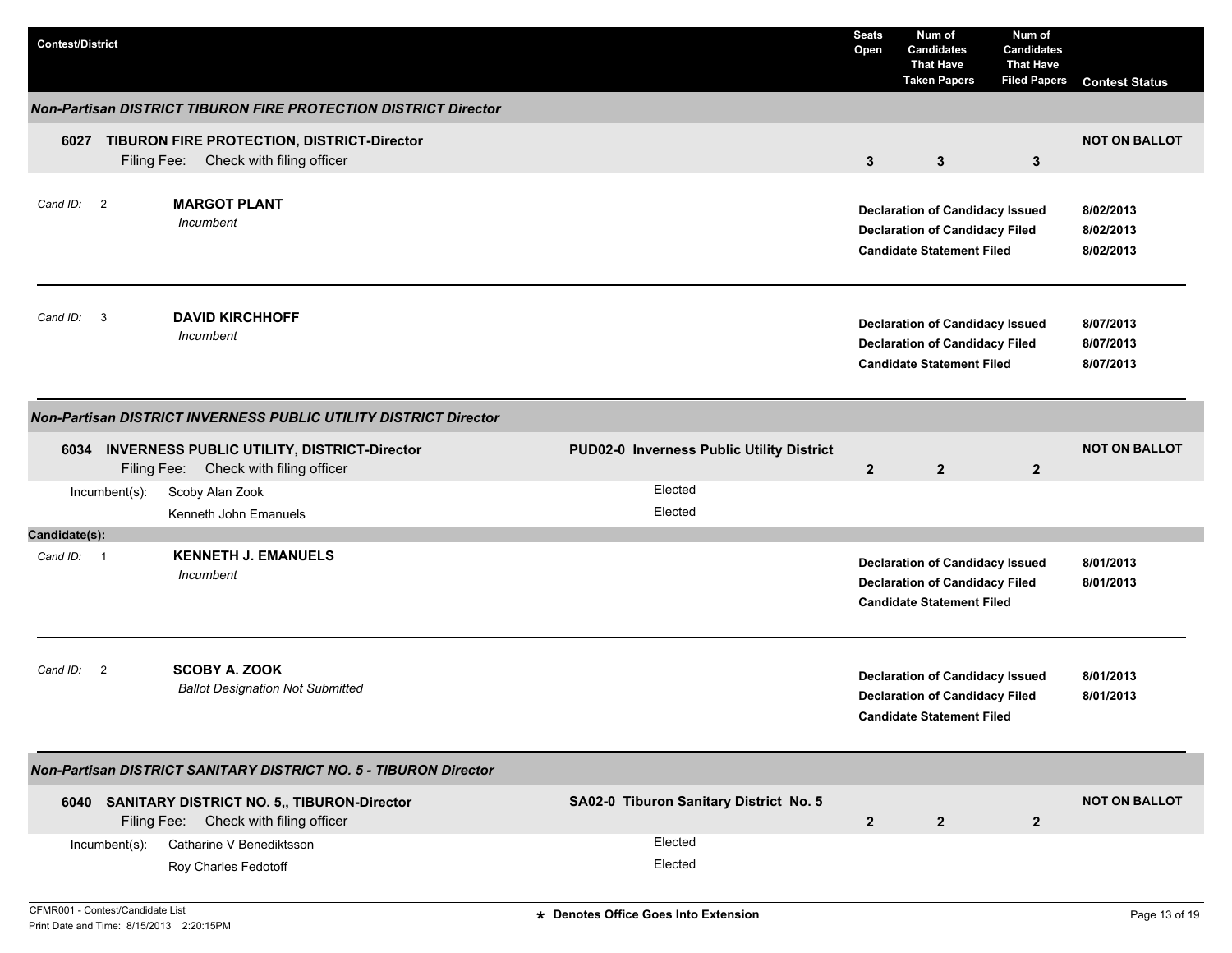| <b>Contest/District</b>                                                                  |                                           | <b>Seats</b><br>Open | Num of<br><b>Candidates</b><br><b>That Have</b><br><b>Taken Papers</b>                                              | Num of<br><b>Candidates</b><br><b>That Have</b><br><b>Filed Papers</b> | <b>Contest Status</b>               |
|------------------------------------------------------------------------------------------|-------------------------------------------|----------------------|---------------------------------------------------------------------------------------------------------------------|------------------------------------------------------------------------|-------------------------------------|
| <b>Non-Partisan DISTRICT SANITARY DISTRICT NO. 5 - TIBURON Director</b>                  |                                           |                      |                                                                                                                     |                                                                        |                                     |
| 6040 SANITARY DISTRICT NO. 5,, TIBURON-Director<br>Filing Fee: Check with filing officer |                                           | $\overline{2}$       | $\overline{2}$                                                                                                      | $\overline{2}$                                                         | <b>NOT ON BALLOT</b>                |
| Candidate(s):                                                                            |                                           |                      |                                                                                                                     |                                                                        |                                     |
| <b>ROY C. FEDOTOFF</b><br>Cand ID: 1<br><b>Environmental Engineer</b>                    |                                           |                      | <b>Declaration of Candidacy Issued</b><br><b>Declaration of Candidacy Filed</b><br><b>Candidate Statement Filed</b> |                                                                        | 7/22/2013<br>7/22/2013<br>7/22/2013 |
| <b>CATHARINE BENEDIKTSSON</b><br>Cand ID: 2<br>Incumbent                                 |                                           |                      | <b>Declaration of Candidacy Issued</b><br><b>Declaration of Candidacy Filed</b><br><b>Candidate Statement Filed</b> |                                                                        | 8/02/2013<br>8/02/2013<br>8/02/2013 |
| <b>Non-Partisan DISTRICT ALTO SANITARY DISTRICT Director</b>                             |                                           |                      |                                                                                                                     |                                                                        |                                     |
| 6044 ALTO SANITARY, DISTRICT-Director<br>Filing Fee: Check with filing officer           | <b>SA05-0 Alto Sanitary District</b>      | $\overline{2}$       | $\overline{2}$                                                                                                      | $\overline{2}$                                                         | <b>NOT ON BALLOT</b>                |
| Incumbent(s):<br>Roger Lee Gainer                                                        | Appointed to Vacancy                      |                      |                                                                                                                     |                                                                        |                                     |
| Stanley James Bransgrove                                                                 | Elected                                   |                      |                                                                                                                     |                                                                        |                                     |
| Candidate(s):                                                                            |                                           |                      |                                                                                                                     |                                                                        |                                     |
| <b>STANLEY JAMES BRANSGROVE</b><br>Cand ID: 1<br>Incumbent                               |                                           |                      | <b>Declaration of Candidacy Issued</b><br><b>Declaration of Candidacy Filed</b><br><b>Candidate Statement Filed</b> |                                                                        | 8/06/2013<br>8/06/2013              |
| <b>ROGER L. GAINER</b><br>Cand ID:<br>$\overline{2}$<br>Appointed Incumbent              |                                           |                      | <b>Declaration of Candidacy Issued</b><br><b>Declaration of Candidacy Filed</b><br><b>Candidate Statement Filed</b> |                                                                        | 8/08/2013<br>8/08/2013              |
| Non-Partisan DISTRICT HOMESTEAD VALLEY SANITARY DISTRICT Director                        |                                           |                      |                                                                                                                     |                                                                        |                                     |
| 6046 HOMESTEAD VALLEY, SANITARY DISTRICT-Dir<br>Filing Fee: Check with filing officer    | SA06-0 Homestead Valley Sanitary District | $\overline{2}$       | $\overline{2}$                                                                                                      | $\overline{2}$                                                         | <b>NOT ON BALLOT</b>                |
| William Burnett Tregoning<br>Incumbent(s):<br>Allan Leslie Leibof                        | Elected<br>Appointed to Vacancy           |                      |                                                                                                                     |                                                                        |                                     |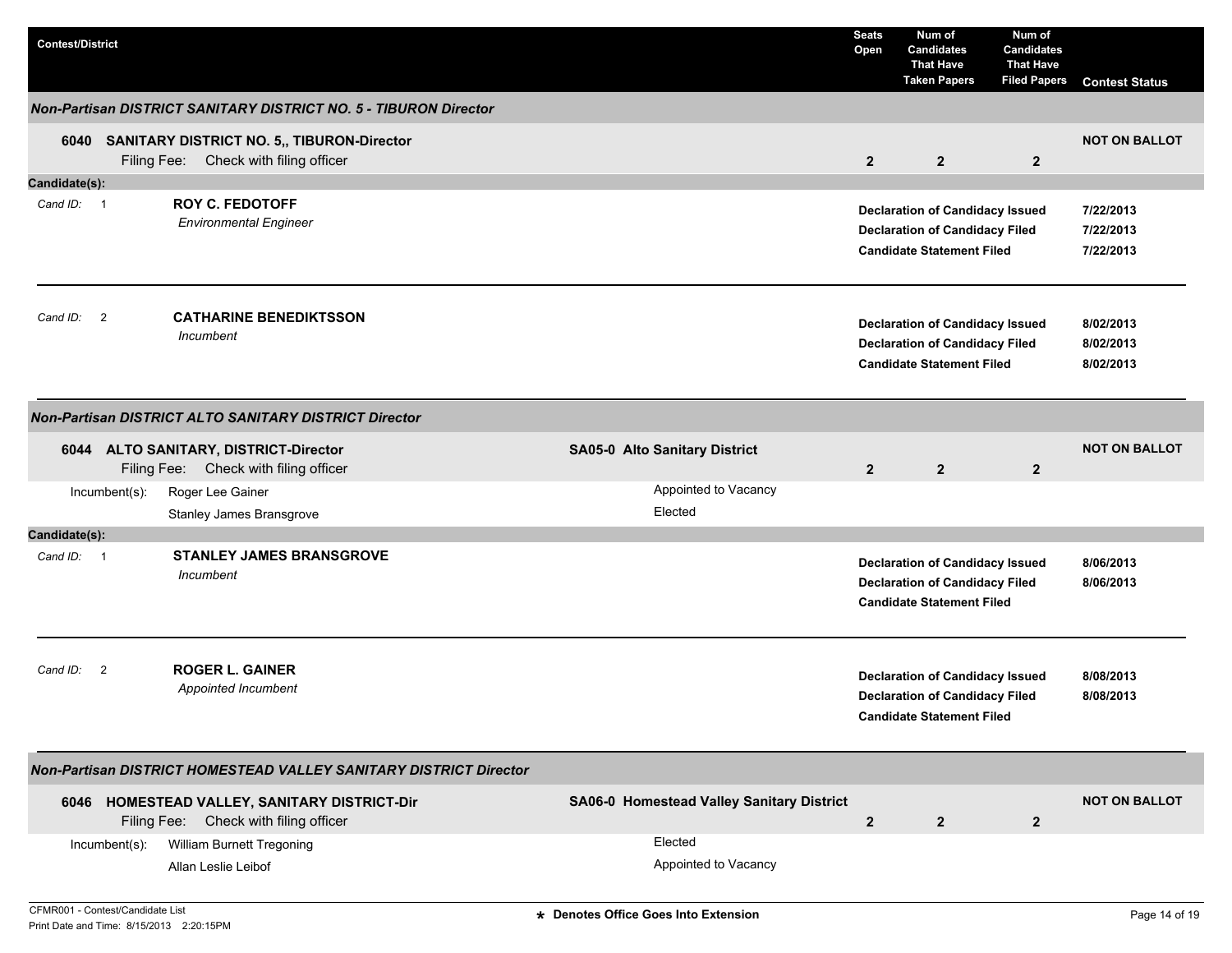| <b>Contest/District</b> |                |                                                                                       |                                 | <b>Seats</b><br>Open | Num of<br><b>Candidates</b><br><b>That Have</b><br><b>Taken Papers</b>                                              | Num of<br><b>Candidates</b><br><b>That Have</b><br><b>Filed Papers</b> | <b>Contest Status</b>               |
|-------------------------|----------------|---------------------------------------------------------------------------------------|---------------------------------|----------------------|---------------------------------------------------------------------------------------------------------------------|------------------------------------------------------------------------|-------------------------------------|
|                         |                | <b>Non-Partisan DISTRICT HOMESTEAD VALLEY SANITARY DISTRICT Director</b>              |                                 |                      |                                                                                                                     |                                                                        |                                     |
|                         |                | 6046 HOMESTEAD VALLEY, SANITARY DISTRICT-Dir<br>Filing Fee: Check with filing officer |                                 | $\overline{2}$       | $\overline{2}$                                                                                                      | $\overline{2}$                                                         | <b>NOT ON BALLOT</b>                |
| Candidate(s):           |                |                                                                                       |                                 |                      |                                                                                                                     |                                                                        |                                     |
| Cand ID: 1              |                | <b>ALLAN LEIBOF</b><br>Appointed Incumbent                                            |                                 |                      | <b>Declaration of Candidacy Issued</b><br><b>Declaration of Candidacy Filed</b><br><b>Candidate Statement Filed</b> |                                                                        | 8/01/2013<br>8/01/2013              |
| Cand ID: 2              |                | <b>BURNETT TREGONING</b><br>Incumbent                                                 |                                 |                      | <b>Declaration of Candidacy Issued</b><br><b>Declaration of Candidacy Filed</b><br><b>Candidate Statement Filed</b> |                                                                        | 8/07/2013<br>8/07/2013              |
|                         |                | Non-Partisan DISTRICT NOVATO SANITARY DISTRICT Director                               |                                 |                      |                                                                                                                     |                                                                        |                                     |
| $\ast$<br>6049          |                | <b>NOVATO SANITARY, DISTRICT-Director</b><br>Filing Fee: Check with filing officer    | SA03-0 Novato Sanitary District | 3                    | $\mathbf{3}$                                                                                                        | 3                                                                      | <b>NOT ON BALLOT</b>                |
|                         | Incumbent(s):  | William Charles Long<br>Dennis John Welsh                                             | Elected<br>Elected              |                      |                                                                                                                     |                                                                        |                                     |
|                         |                | Michael Di Giorgio                                                                    | Elected                         |                      |                                                                                                                     |                                                                        |                                     |
| Candidate(s):           |                |                                                                                       |                                 |                      |                                                                                                                     |                                                                        |                                     |
| Cand ID: 1              |                | <b>BILL LONG</b><br>Incumbent                                                         |                                 |                      | <b>Declaration of Candidacy Issued</b><br><b>Declaration of Candidacy Filed</b><br><b>Candidate Statement Filed</b> |                                                                        | 8/08/2013<br>8/08/2013<br>8/08/2013 |
| Cand ID:                | $\overline{2}$ | <b>MICHAEL DI GIORGIO</b><br>Incumbent                                                |                                 |                      | <b>Declaration of Candidacy Issued</b><br><b>Declaration of Candidacy Filed</b><br><b>Candidate Statement Filed</b> |                                                                        | 8/07/2013<br>8/07/2013<br>8/07/2013 |
| Cand ID:                | $\mathbf{3}$   | <b>BRANT MILLER</b><br><b>Ballot Designation Not Submitted</b>                        |                                 |                      | <b>Declaration of Candidacy Issued</b><br><b>Declaration of Candidacy Filed</b><br><b>Candidate Statement Filed</b> |                                                                        | 8/05/2013<br>8/05/2013<br>8/05/2013 |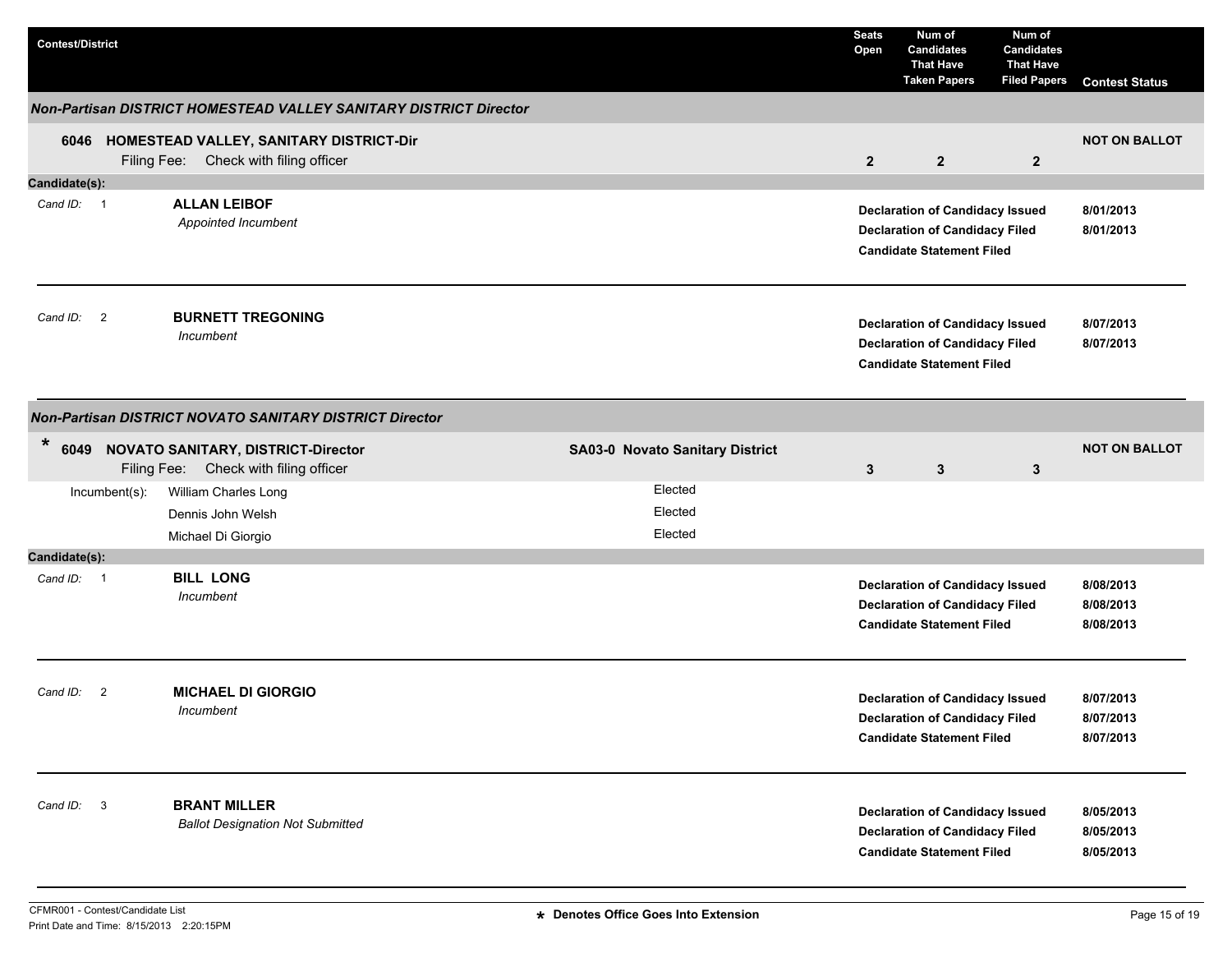| <b>Contest/District</b>    |                                                                                           |                                               | <b>Seats</b><br>Open | Num of<br><b>Candidates</b><br><b>That Have</b><br><b>Taken Papers</b>                                              | Num of<br><b>Candidates</b><br><b>That Have</b><br><b>Filed Papers</b> | <b>Contest Status</b>               |
|----------------------------|-------------------------------------------------------------------------------------------|-----------------------------------------------|----------------------|---------------------------------------------------------------------------------------------------------------------|------------------------------------------------------------------------|-------------------------------------|
|                            | <b>Non-Partisan DISTRICT RICHARDSON BAY SANITARY DISTRICT Director</b>                    |                                               |                      |                                                                                                                     |                                                                        |                                     |
|                            | 6051 RICHARDSON BAY SANITARY, DISTRICT-Director<br>Filing Fee: Check with filing officer  | SA08-0 Richardson Bay Sanitary District       | $\mathbf{3}$         | $\mathbf{3}$                                                                                                        | $\mathbf{3}$                                                           | <b>NOT ON BALLOT</b>                |
| $Incumbent(s)$ :           | Roy Benvenuti<br>Edward John Sotelo<br>Ronald Henry Kosciusko                             | Elected<br>Elected<br>Appointed to Vacancy    |                      |                                                                                                                     |                                                                        |                                     |
| Candidate(s):              |                                                                                           |                                               |                      |                                                                                                                     |                                                                        |                                     |
| Cand $ID: 1$               | <b>ROY BENVENUTI</b><br>Incumbent                                                         |                                               |                      | <b>Declaration of Candidacy Issued</b><br><b>Declaration of Candidacy Filed</b><br><b>Candidate Statement Filed</b> |                                                                        | 7/24/2013<br>7/24/2013              |
| $\overline{2}$<br>Cand ID: | <b>RONALD HENRY KOSCIUSKO</b><br>Appointed Incumbent                                      |                                               |                      | <b>Declaration of Candidacy Issued</b><br><b>Declaration of Candidacy Filed</b><br><b>Candidate Statement Filed</b> |                                                                        | 8/02/2013<br>8/02/2013              |
| Cand ID:<br>3              | <b>EDWARD JOHN SOTELO</b><br>Incumbent                                                    |                                               |                      | <b>Declaration of Candidacy Issued</b><br><b>Declaration of Candidacy Filed</b><br><b>Candidate Statement Filed</b> |                                                                        | 8/08/2013<br>8/08/2013              |
|                            | Non-Partisan DISTRICT SAUSALITO-MARIN CITY SANITARY DISTRICT Director                     |                                               |                      |                                                                                                                     |                                                                        |                                     |
| $\ast$                     | 6053 SAUSALITO-MARIN CITY, SANITARY DISTRICT-Dir<br>Filing Fee: Check with filing officer | SA09-0 Sausalito-Marin City Sanitary District | 3                    | 3                                                                                                                   | 3                                                                      | <b>NOT ON BALLOT</b>                |
| Incumbent(s):              | Annette Tsapin Arnott                                                                     | Elected                                       |                      |                                                                                                                     |                                                                        |                                     |
|                            | Dan John Rheiner                                                                          | Appointed in Lieu<br>Elected                  |                      |                                                                                                                     |                                                                        |                                     |
| Candidate(s):              | Raymond George Gergus                                                                     |                                               |                      |                                                                                                                     |                                                                        |                                     |
| Cand ID: 1                 | <b>ANN ARNOTT</b><br>incumbent                                                            |                                               |                      | <b>Declaration of Candidacy Issued</b><br><b>Declaration of Candidacy Filed</b><br><b>Candidate Statement Filed</b> |                                                                        | 8/05/2013<br>8/05/2013<br>8/05/2013 |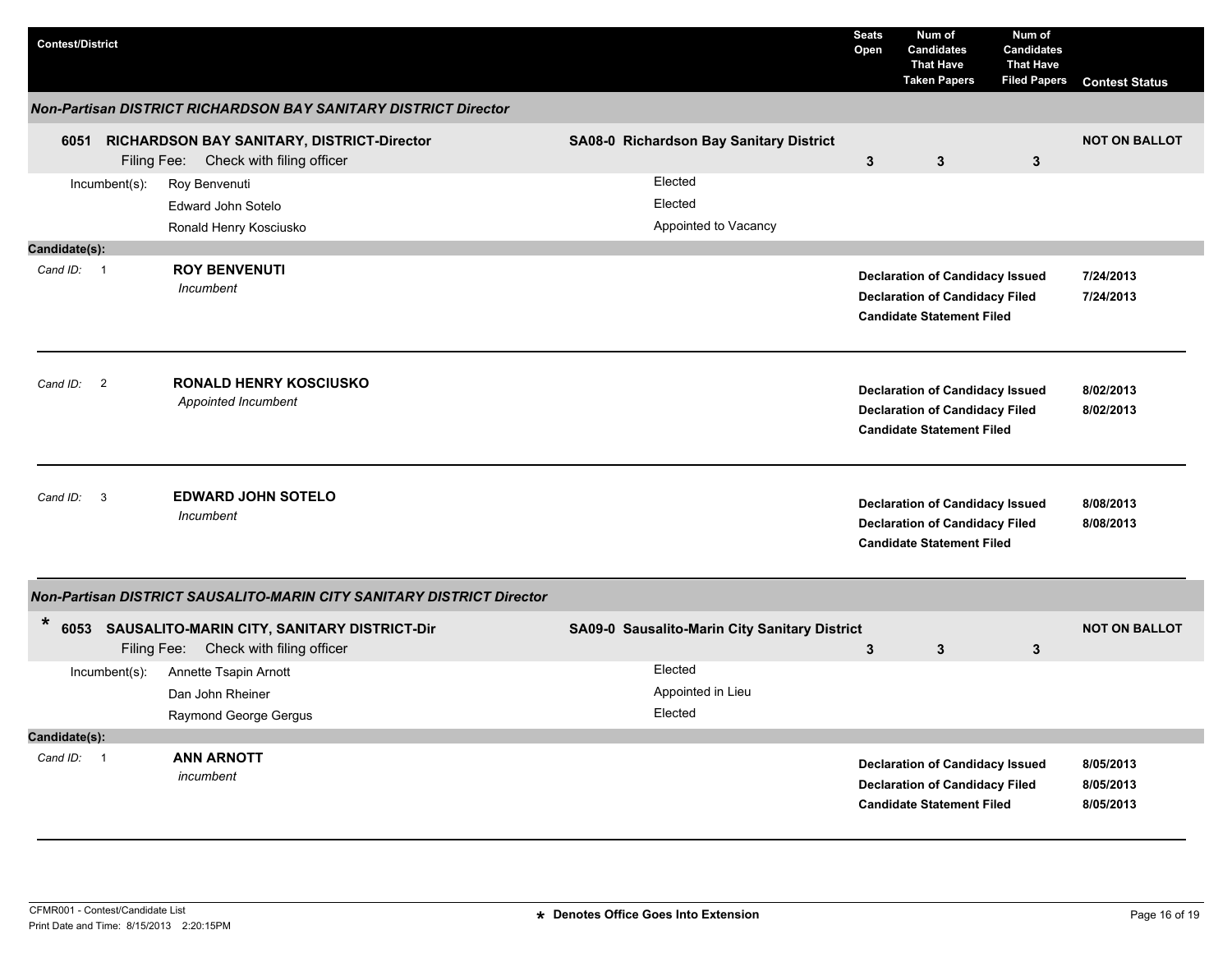| <b>Contest/District</b>          |               |                                                                                           |                                                    | <b>Seats</b><br>Open | Num of<br><b>Candidates</b><br><b>That Have</b><br><b>Taken Papers</b>                                              | Num of<br><b>Candidates</b><br><b>That Have</b><br><b>Filed Papers</b> | <b>Contest Status</b>               |
|----------------------------------|---------------|-------------------------------------------------------------------------------------------|----------------------------------------------------|----------------------|---------------------------------------------------------------------------------------------------------------------|------------------------------------------------------------------------|-------------------------------------|
|                                  |               | Non-Partisan DISTRICT SAUSALITO-MARIN CITY SANITARY DISTRICT Director                     |                                                    |                      |                                                                                                                     |                                                                        |                                     |
|                                  |               | 6053 SAUSALITO-MARIN CITY, SANITARY DISTRICT-Dir<br>Filing Fee: Check with filing officer |                                                    | $\mathbf{3}$         | 3                                                                                                                   | 3                                                                      | <b>NOT ON BALLOT</b>                |
| Cand ID: 2                       |               | <b>JIM DE LANO</b><br>Retired                                                             |                                                    |                      | <b>Declaration of Candidacy Issued</b><br><b>Declaration of Candidacy Filed</b><br><b>Candidate Statement Filed</b> |                                                                        | 8/02/2013<br>8/02/2013<br>8/02/2013 |
| Cand ID:                         | 3             | <b>DAN J. RHEINER</b><br>Incumbent                                                        |                                                    |                      | <b>Declaration of Candidacy Issued</b><br><b>Declaration of Candidacy Filed</b><br><b>Candidate Statement Filed</b> |                                                                        | 8/06/2013<br>8/06/2013<br>8/06/2013 |
|                                  |               | <b>Non-Partisan DISTRICT NORTH MARIN WATER DISTRICT Director</b>                          |                                                    |                      |                                                                                                                     |                                                                        |                                     |
|                                  |               | 6061 NORTH MARIN WATER, DISTRICT-Director<br>Filing Fee: Check with filing officer        | <b>WA03-0 North Marin Water District</b>           | $\overline{2}$       | $\overline{2}$                                                                                                      | $\overline{2}$                                                         | <b>NOT ON BALLOT</b>                |
|                                  | Incumbent(s): | John Cecil Schoonover<br><b>Richard A Fraites</b>                                         | Elected<br>Elected                                 |                      |                                                                                                                     |                                                                        |                                     |
| Candidate(s):                    |               |                                                                                           |                                                    |                      |                                                                                                                     |                                                                        |                                     |
| Cand ID: 1                       |               | <b>RICK FRAITES</b><br>Incumbent                                                          |                                                    |                      | <b>Declaration of Candidacy Issued</b><br><b>Declaration of Candidacy Filed</b><br><b>Candidate Statement Filed</b> |                                                                        | 8/06/2013<br>8/06/2013<br>8/06/2013 |
| Cand ID: 2                       |               | <b>JOHN C. SCHOONOVER</b><br>Incumbent                                                    |                                                    |                      | <b>Declaration of Candidacy Issued</b><br><b>Declaration of Candidacy Filed</b><br><b>Candidate Statement Filed</b> |                                                                        | 8/02/2013<br>8/02/2013<br>8/02/2013 |
|                                  |               | Non-Partisan DISTRICT TOMALES COMMUNITY SERVICES DISTRICT Director                        |                                                    |                      |                                                                                                                     |                                                                        |                                     |
|                                  |               | 6064 TOMALES COMMUNITY, SERVICES DISTRICT-Dir<br>Filing Fee: Check with filing officer    | <b>CSD07-0 Tomales Community Services District</b> | $\mathbf{3}$         | $\mathbf{3}$                                                                                                        | 3                                                                      | <b>NOT ON BALLOT</b>                |
|                                  | Incumbent(s): | Eric V Knudsen                                                                            | Elected                                            |                      |                                                                                                                     |                                                                        |                                     |
|                                  |               | <b>Hope Hollis Sturges</b>                                                                | Elected                                            |                      |                                                                                                                     |                                                                        |                                     |
|                                  |               | Walter E Earle                                                                            | Elected                                            |                      |                                                                                                                     |                                                                        |                                     |
| CFMR001 - Contest/Candidate List |               |                                                                                           | * Denotes Office Goes Into Extension               |                      |                                                                                                                     |                                                                        | Page 17 of 19                       |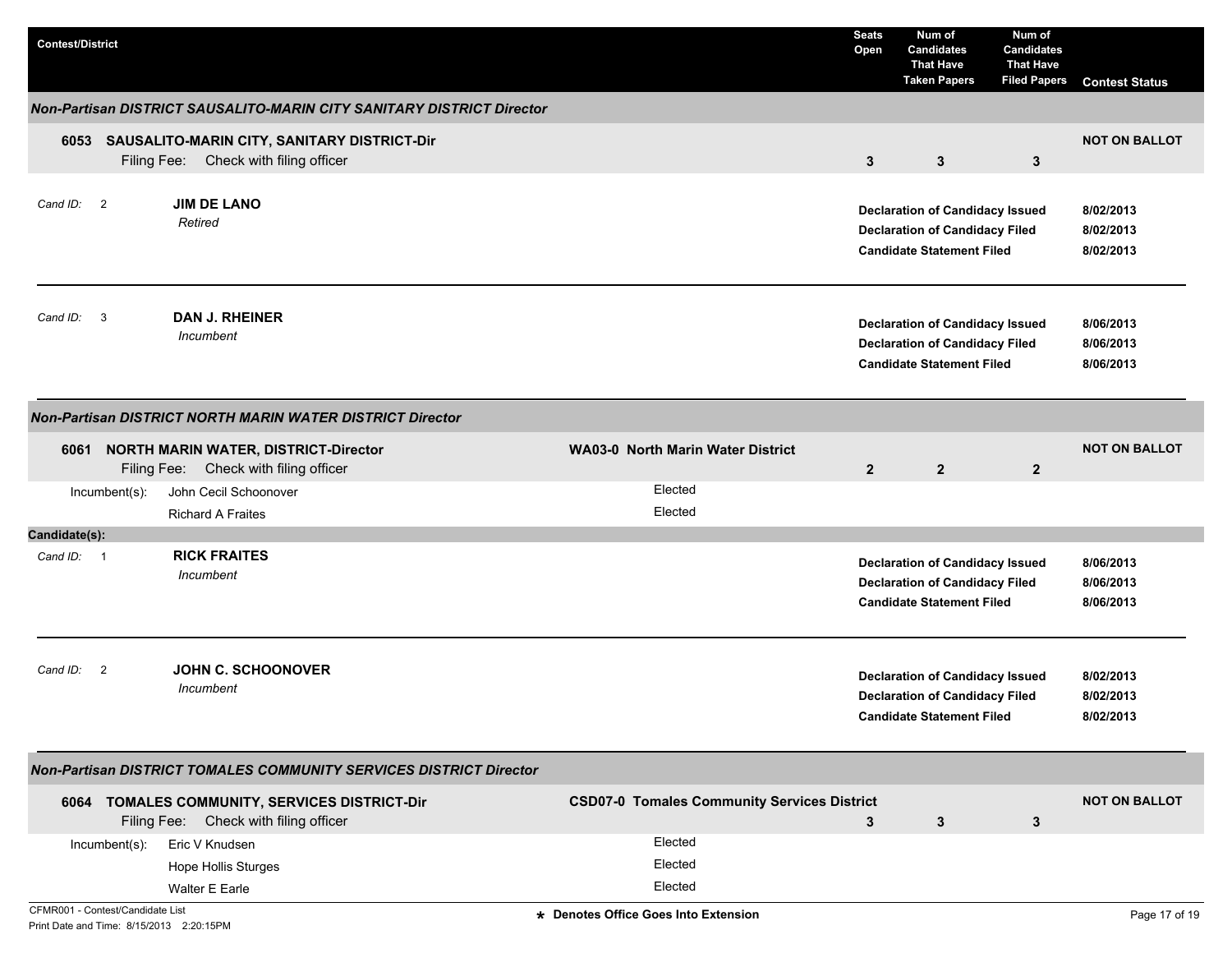| <b>Contest/District</b> |               |                                                                                              |                                            | <b>Seats</b><br>Open | Num of<br><b>Candidates</b><br><b>That Have</b><br><b>Taken Papers</b>                                              | Num of<br><b>Candidates</b><br><b>That Have</b><br><b>Filed Papers</b> | <b>Contest Status</b>               |
|-------------------------|---------------|----------------------------------------------------------------------------------------------|--------------------------------------------|----------------------|---------------------------------------------------------------------------------------------------------------------|------------------------------------------------------------------------|-------------------------------------|
|                         |               | <b>Non-Partisan DISTRICT TOMALES COMMUNITY SERVICES DISTRICT Director</b>                    |                                            |                      |                                                                                                                     |                                                                        |                                     |
|                         |               | 6064 TOMALES COMMUNITY, SERVICES DISTRICT-Dir<br>Filing Fee: Check with filing officer       |                                            | $\mathbf{3}$         | $\mathbf{3}$                                                                                                        | $\mathbf{3}$                                                           | <b>NOT ON BALLOT</b>                |
| Candidate(s):           |               |                                                                                              |                                            |                      |                                                                                                                     |                                                                        |                                     |
| Cand ID: 1              |               | <b>BRIAN LAMOREAUX</b><br>Solar Designer                                                     |                                            |                      | <b>Declaration of Candidacy Issued</b><br><b>Declaration of Candidacy Filed</b><br><b>Candidate Statement Filed</b> |                                                                        | 8/09/2013<br>8/09/2013              |
| Cand ID: 2              |               | <b>WILLIAM ARNOLD BONINI</b><br><b>Licensed Building Contractor</b>                          |                                            |                      | <b>Declaration of Candidacy Issued</b><br><b>Declaration of Candidacy Filed</b><br><b>Candidate Statement Filed</b> |                                                                        | 8/07/2013<br>8/07/2013              |
| Cand ID: 3              |               | <b>DEBORAH LYNN PARRISH</b><br><b>Financial Officer</b>                                      |                                            |                      | <b>Declaration of Candidacy Issued</b><br><b>Declaration of Candidacy Filed</b><br><b>Candidate Statement Filed</b> |                                                                        | 8/07/2013<br>8/07/2013              |
|                         |               | Non-Partisan DISTRICT SOUTHERN MARIN FIRE PROTECTION DISTRICT Director, Short Term           |                                            |                      |                                                                                                                     |                                                                        |                                     |
|                         |               | 6127 SOUTHERN MARIN FIRE PROT, Director, Short Term<br>Filing Fee: Check with filing officer | FI06-0 Southern Marin Fire Protection Dist | $\overline{2}$       | $\overline{2}$                                                                                                      | $\overline{2}$                                                         | <b>NOT ON BALLOT</b>                |
|                         | Incumbent(s): |                                                                                              |                                            |                      |                                                                                                                     |                                                                        |                                     |
| Candidate(s):           |               |                                                                                              |                                            |                      |                                                                                                                     |                                                                        |                                     |
| Cand ID: 1              |               | <b>PETER VAN METER</b><br>Appointed Incumbent                                                |                                            |                      | <b>Declaration of Candidacy Issued</b><br><b>Declaration of Candidacy Filed</b><br><b>Candidate Statement Filed</b> |                                                                        | 8/07/2013<br>8/07/2013<br>8/07/2013 |
| Cand ID:                | 2             | <b>MARTIN LANGEVELD</b><br>Appointed Incumbent                                               |                                            |                      | <b>Declaration of Candidacy Issued</b><br><b>Declaration of Candidacy Filed</b><br><b>Candidate Statement Filed</b> |                                                                        | 8/05/2013<br>8/05/2013              |